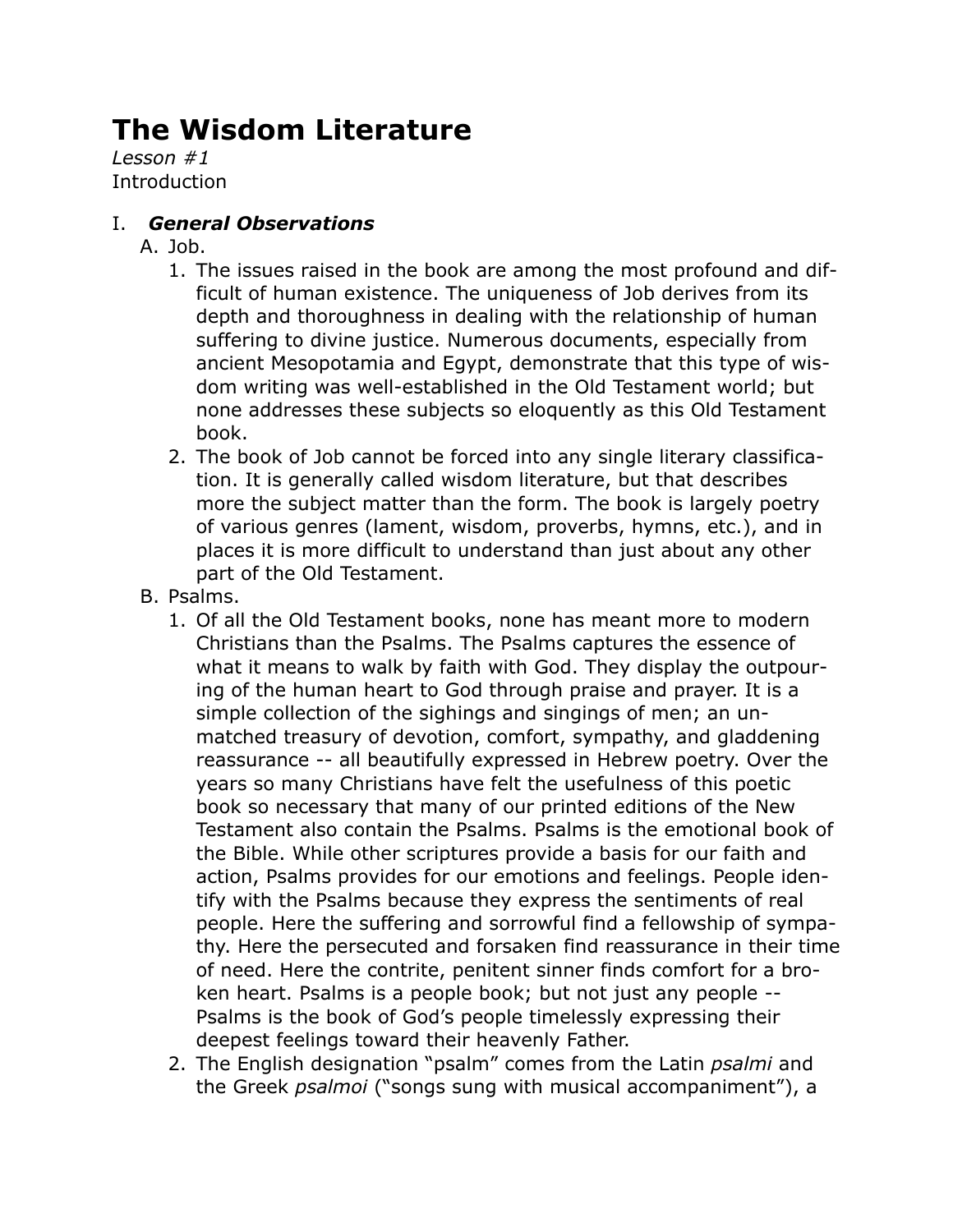translation of the Hebrew *mizmor* ("a song accompanied by musical instruments"). The Hebrew title (*tehillim*) signifies the contents of the book: "songs of praise."

- 3. The book of Psalms is first and foremost God's word to His people. We hear the voice of God in each individual psalm. Its purpose is the same as that of any part of scripture; the Psalms are "*profitable for doctrine, for reproof, for correction, for instruction in righteousness: That the man of God may be perfect, throughly furnished unto all good works*" (2 Timothy 3:16-17). Nevertheless, the Psalms are unique. In them not only does God speak to His people, but the people speak to God. By applying these ancient psalms to our time, the life of faith, hope, and love of the individual Christian, the family, and the church may be greatly enhanced.
- 4. The values of the Psalms to the individual and to all Christians in general are many.
	- a) It is a book of prayers, of a human being's communion with God.
	- b) It expresses one's praise to God for acts fulfilled in the past. God's goodness in fulfilling His past promises becomes the occasion for a hope in the future.
	- c) The Psalms have a distinct place in worship, having been sung by Christians throughout the centuries.
	- d) The Psalms reflect the experience of faith of God's people. Their expressions of frustration, impatience, anger, and joy reflect the tension between reward and condemnation.
	- e) In the Psalms God addresses both the individual and all His people collectively.
	- f) The Psalms also connect the Old Testament and the New Testament. Although they belong to the Old Testament, the psalmists longed for the day of redemption. From the early church we have inherited a new perspective of reading the Psalms in the light of Jesus' mission and work. Psalms is perhaps the most used book of the Bible. Besides Isaiah, it is the most quoted book in the New Testament.
- C. Proverbs.
	- 1. The book of Proverbs is a marvelous collection of wise sayings and instructions for living a useful and effective life. These sayings perfectly illustrates "wisdom literature" -- literature that gives instructions for living while pondering the difficulties of life.
	- 2. Proverbial wisdom is characterized by short, pithy statements; but books like Ecclesiastes and Job use lengthy monologues and dialogues to probe the meaning of life, the problem of good and evil, and the relationship between God and people.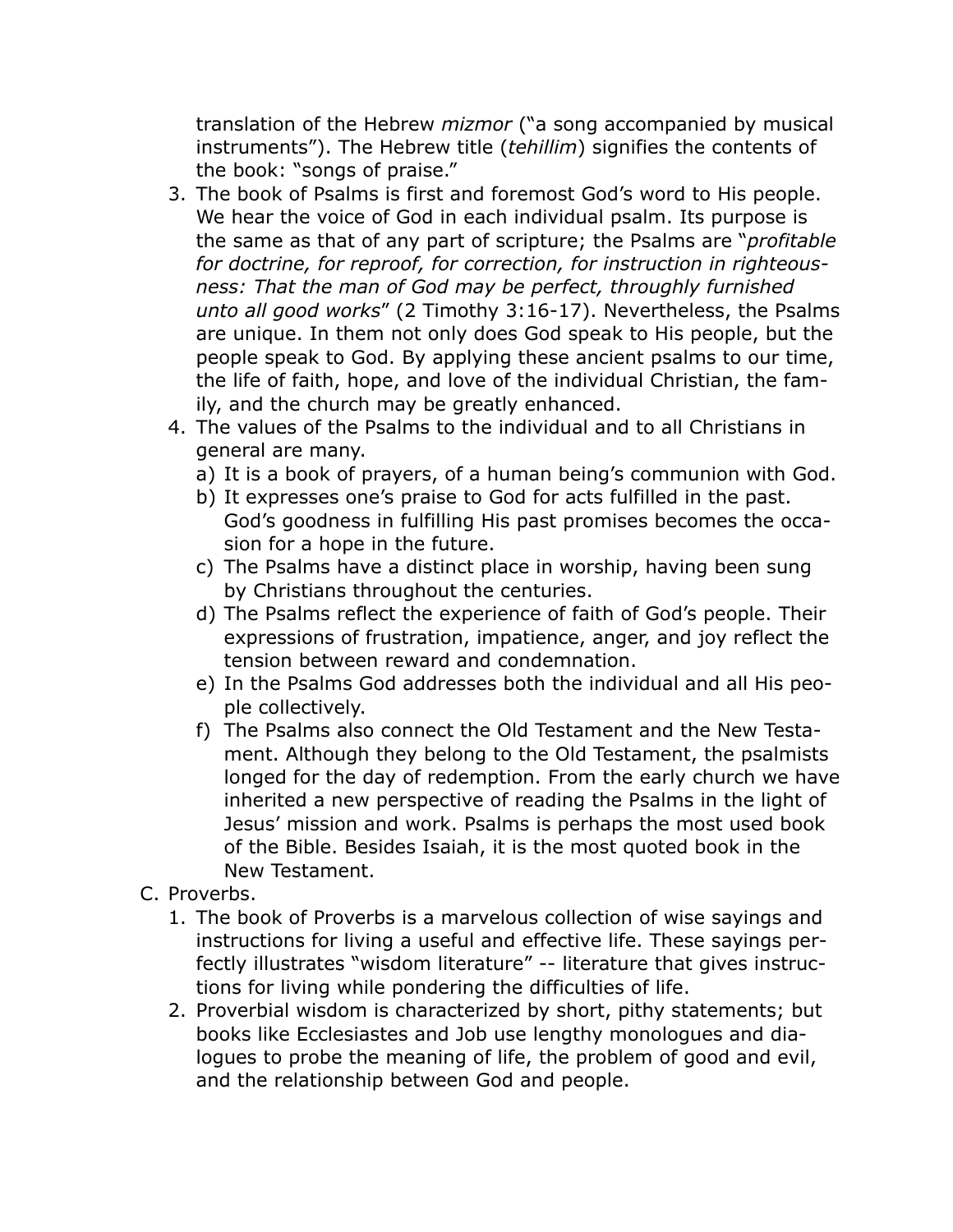- 3. The Hebrew term "proverb" means "a comparison," and it came to be used for any sage or moralistic pronouncement (cf. Ezekiel 18:2; Psalm 49:4). A proverb presents truths that are "parallel" or "similar." Many proverbs are condensed parables. This type of literature goes back in written form to about 2700 B.C. in Egypt and it was common throughout the ancient Near East. The second section (22:17-24:34) is similar to the proverbs of an Egyptian writer, Amenemope, who apparently antedated Solomon.
- D. Ecclesiastes.
	- 1. There have been an infinite number of schemes suggested for discerning the outline of Ecclesiastes. The word "Qoheleth" means "to call an assembly," but Solomon did more than call an assembly and give an oration. The word "Qoheleth" also carries with it the idea of debating, not so much with the listeners as with himself. He would present a topic, discuss it from many viewpoints, and then come to a practical conclusion. Ecclesiastes may appear to be a random collection of miscellaneous ideas about a variety of topics, but Solomon assures us that what he wrote was orderly (12:9).
	- 2. The most satisfactory division of Ecclesiastes is one that separates the text into four parts. The most obvious advantage of this division is that each of the first three sections climax with a formal refrain that is given in almost identical terms (2:24; 5:18; 8:15).
	- 3. The first section provides a preliminary argument from Solomon's own experience designed to show that happiness is not in man's own power. All striving and toiling, though it may surround man with every gratification his heart can desire, is powerless to give that gratification itself.
	- 4. The second section demonstrates that God has a scheme in which all the diverse actions of men, with the time of their occurrence, are definitely arranged. This scheme is a beautiful one, though from their prevailing worldliness men do not comprehend it. He then comments upon various facts or anomalies which seem to be an exception to the doctrine that justice rules in the world and happiness attends righteous behavior. Because of this, he utters a caution. This caution covered three circumstances: being seduced to irreligion, to neglect of religious duty, or to inconsiderate language reflecting upon God's providence. These wrongs find restitution in superior government instituted by God.
	- 5. The third section, which constitutes the central portion of the book, is to apply this plan (i.e., that enjoyment of the world is a gift of God, bestowed by God and regulated by His plan) to the explanation of the inequalities of divine providence. Therefore, we will find that prosperity may not be good while adversity or affliction is not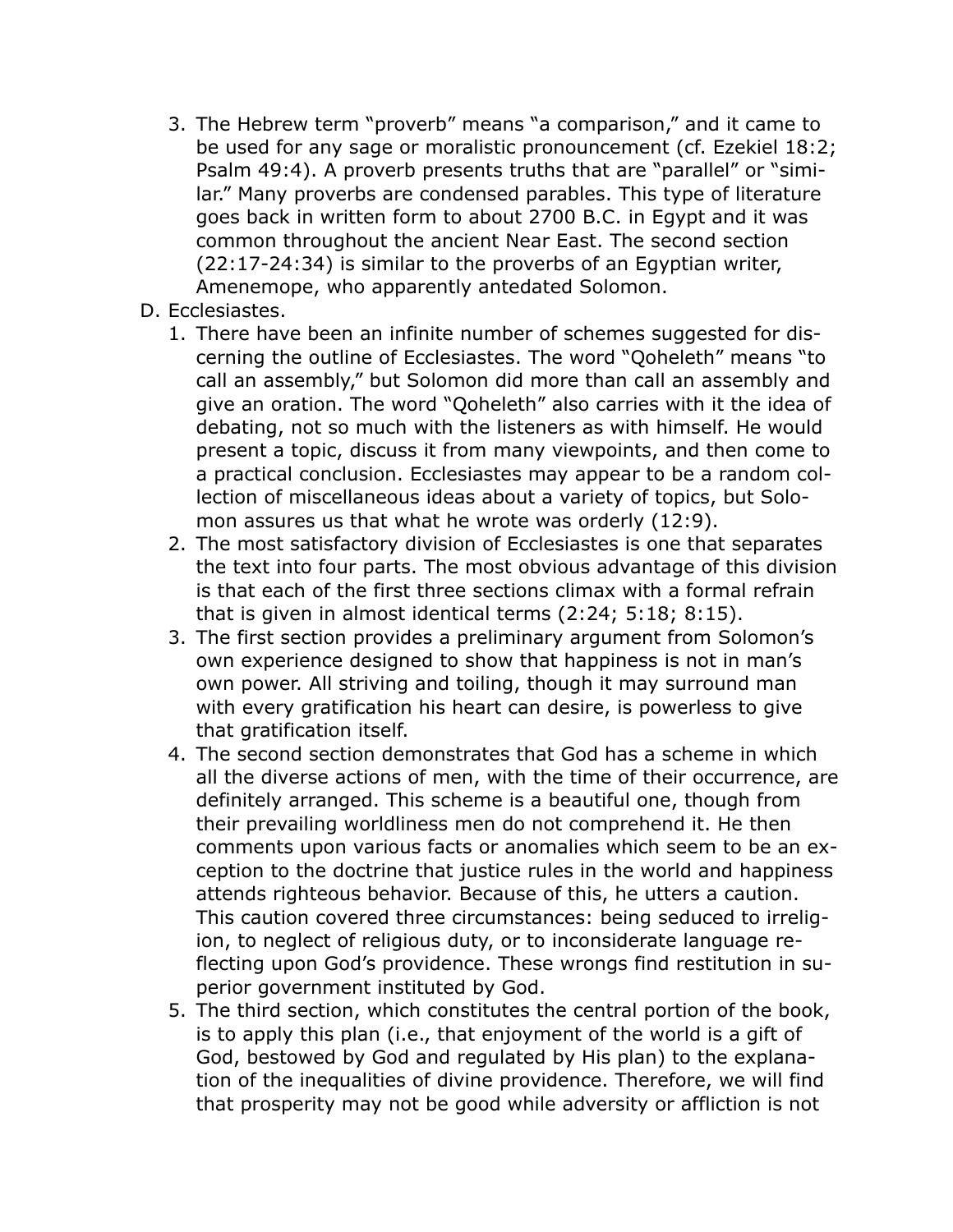necessarily evil. A right application of these considerations will remove a large portion of the apparent inequalities of providence.

- 6. The fourth section is occupied with the removal of discouragements and the enforcing of practical lessons. The remaining mysteries of this subject should not be an obstacle to human joy or activity. In both joy and activity men should be mindful of death and judgment. The conclusion of the entire discussion is a command to fear God and keep His commandments, for in these does man find true happiness and meaning to life.
- E. Song of Solomon.
	- 1. The introduction to the Song of Solomon is perhaps more important than that of any other book in the Bible because of the problem that people have had in interpreting its meaning. The title "Song of Songs" is intended to be a Hebrew superlative expression, much like the "Holiest of Holies" in the temple. "Canticles" is a Latinized name for the "Song of Songs."
	- 2. The Song of Solomon is obviously a collection of ancient Hebrew love poems celebrating the experiences of a lover and his beloved as they taste the beauty, power, agony, and joys of human sexual love. Is that appropriate, however, for a book that is part of the scriptures?
	- 3. Why is the Song of Solomon included in the scriptures? It is found in all Hebrew manuscripts and also in the Septuagint. Its few references to a historically identifiable person (Solomon) and to known places (Jerusalem, En Gedi, Tirzah) show its Jewish origin. But the usual marks of biblical literature -- religious themes, institutions, and practices -- are absent. There are no references to law, grace, sin, salvation, or prayer. In fact, there is not a single, indisputable reference to God in the text.
	- 4. Yet the Song of Solomon has held a significant place in the minds of Jews and Christians. In Israel the book came to be associated with the greatest Hebrew festival, being read on the eighth day of Passover. During the first 15 centuries of Christian history, most major writers turned their attention to this book. Neither Jews nor Christians have been able to ignore it.

#### II. *Authorship And Date*

- A. Job.
	- 1. Nothing is known about the author of the book. Ancient Jewish tradition ascribed the book to Moses.
	- 2. As is true with much wisdom literature, the actual composition of the book of Job is hard to date with precision.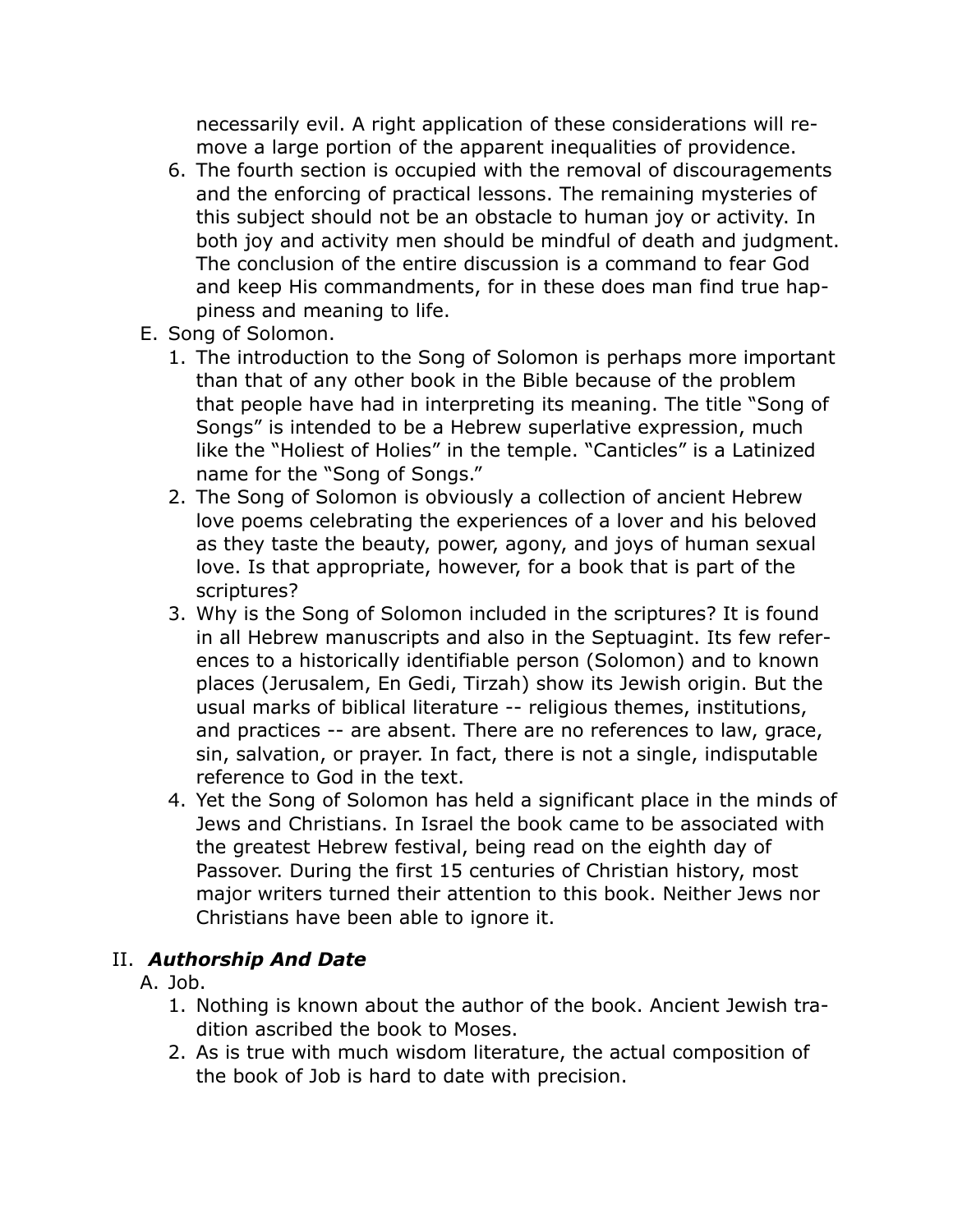- a) It seems likely that Job himself lived in the second millennium B.C. (2000 to 1000 B.C.) and shared a tradition not far removed from the Hebrew patriarchs. Job's longevity of 140 years, his position as a man whose wealth was measured in cattle and who acted as priest for his family, and the picture of roving Sabean and Chaldean tribesmen fit the second millennium better than the first.
- b) Anywhere in the Old Testament biblical period is a possible date, though attempts to place its time of writing as late as the second or first century B.C. have been dealt a harsh blow by the discovery of parts of a Targum of Job among the Dead Sea Scrolls.
- 3. The exact place of origin is as difficult to determine as the exact date. At the end of the second millennium, some Aramean tribes moved south and settled on the borders of Babylonia and Palestine, but they continued to control the caravan route through the Khabur River area. This was when Aleppo and Damascus became Aramean centers and when the Chaldean tribes invaded Babylonia.
- 4. Job himself lived in the land of Uz (1:1). Genesis 10:23 and 22:20-22 ties Uz with the Arameans. The latter passage also ties in the Chaldeans with the Arameans and the Uzites. These passages refer to nations or tribes that were related, sometimes mainly by their proximity. The land of Uz was east of Palestine, but its precise location cannot be determined. According to Lamentations 4:21, Edom was in the land of Uz. It seems then that Uz was the name of a region east of Palestine, including the Edomites and adjacent tribes.
- B. Psalms.
	- 1. All but 34 of the Psalms bear some type of title as a superscription. The Jews referred to these 34 as "orphans." The heading or superscription may contain any or all of several categories of information. a) Identification with a person.
		-
		- b) Association with a historical event.
		- c) Music and worship details.
		- d) The type or genre of the psalm.
	- 2. Though we usually associate David with the book of Psalms (his name is on 73 of them and the LXX adds 15 to that number), some of the Psalms were written anonymously and some list other authors including Asaph (50, 73-83), Solomon (72, 127), the sons of Korah (42-49, 84-85, 87-88), Ethan (89), and Moses (90). The psalms were gathered in separate collections that were eventually brought together into one book under the guidance of the Holy Spirit. Several collections arose over the centuries.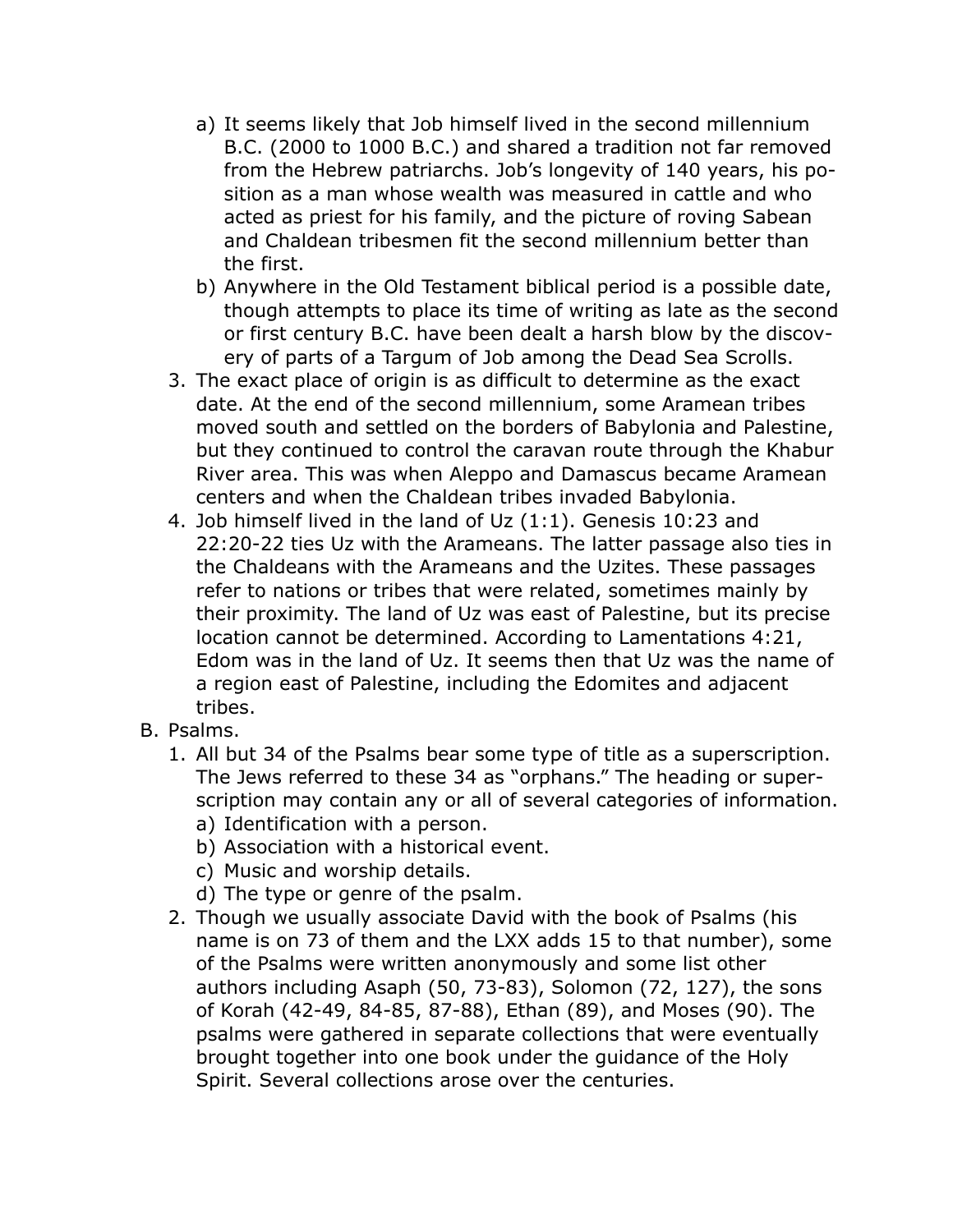- a) Smaller collections included the psalms associated with the sons of Korah (Psalms 42-49; Psalms 84-85; Psalms 87-88), Asaph (Psalm 50; Psalms 73-83), the second Davidic psalter (Psalms 51-71), and the Hallelujah psalms (Psalms 146-50).
- b) The larger collections consisted of the psalms associated with David (Psalms 3-41; cf. 72:20), and the Elohistic psalter (Psalms 42-83) -- itself a collection of smaller collections: the Korahite (Psalms 42-49) and Davidic psalms (Psalms 51-71); the Asaphite psalter (Psalms 73-83); and the Songs of Ascent (Psalms 120-34). The process of collection began with smaller collections, to which individual psalms or other collections were added, resulting in the final 150 psalms.
- c) In our English Bibles, the psalms are now commonly divided into five books, each ending with a doxology (1-41; 42-72; 73-89; 90-106; 107-150).
	- (1) Psalm 150 is a general doxology while Psalm 1 is a general introduction to the Psalms.
	- (2) Psalm 2, 42, 73, 90 and 107 serve as introductions to their respective books.
	- (3) According to the *Midrash on the Psalms*, an ancient Jewish commentary, the five books were intentionally created to parallel the five books of Moses.
- C. Proverbs.
	- 1. The traditional view that Solomon wrote the entire book of Proverbs is supported by the titles in 1:1, 10:1, and 25:1. Moreover, Solomon was a wise man, writing proverbs and collecting sayings from other wise men (cf. 22:17-24:34). Proponents of this view have usually assumed that Agur (30:1) and Lemuel (31:1) were pseudonyms of Solomon.
	- 2. This general view, however, is incorrect. Agur and Lemuel were not pseudonyms for Solomon and 22:17-24:34 forms a separate collection of proverbs because it has a distinct form, separate title, and purpose. It is impossible to determine who added this material to the collection of Proverbs. Furthermore, the title of 1:1, which has generally been taken to head up 1:1-9:18, may not actually refer to these chapters; it may simply be the heading of the whole book in its final form and may not necessarily indicate that the first nine chapters are from Solomon.
	- 3. An examination of the titles in the book is important to the study of its authorship. The heading in 10:1 clearly credits Solomon for the subsequent material. In 10:1-22:16 there may be two collections (10:1-15:33; 16:1-22:16) due to the difference in style. The heading in 25:1 also affirms that Solomon was the author (or editor) of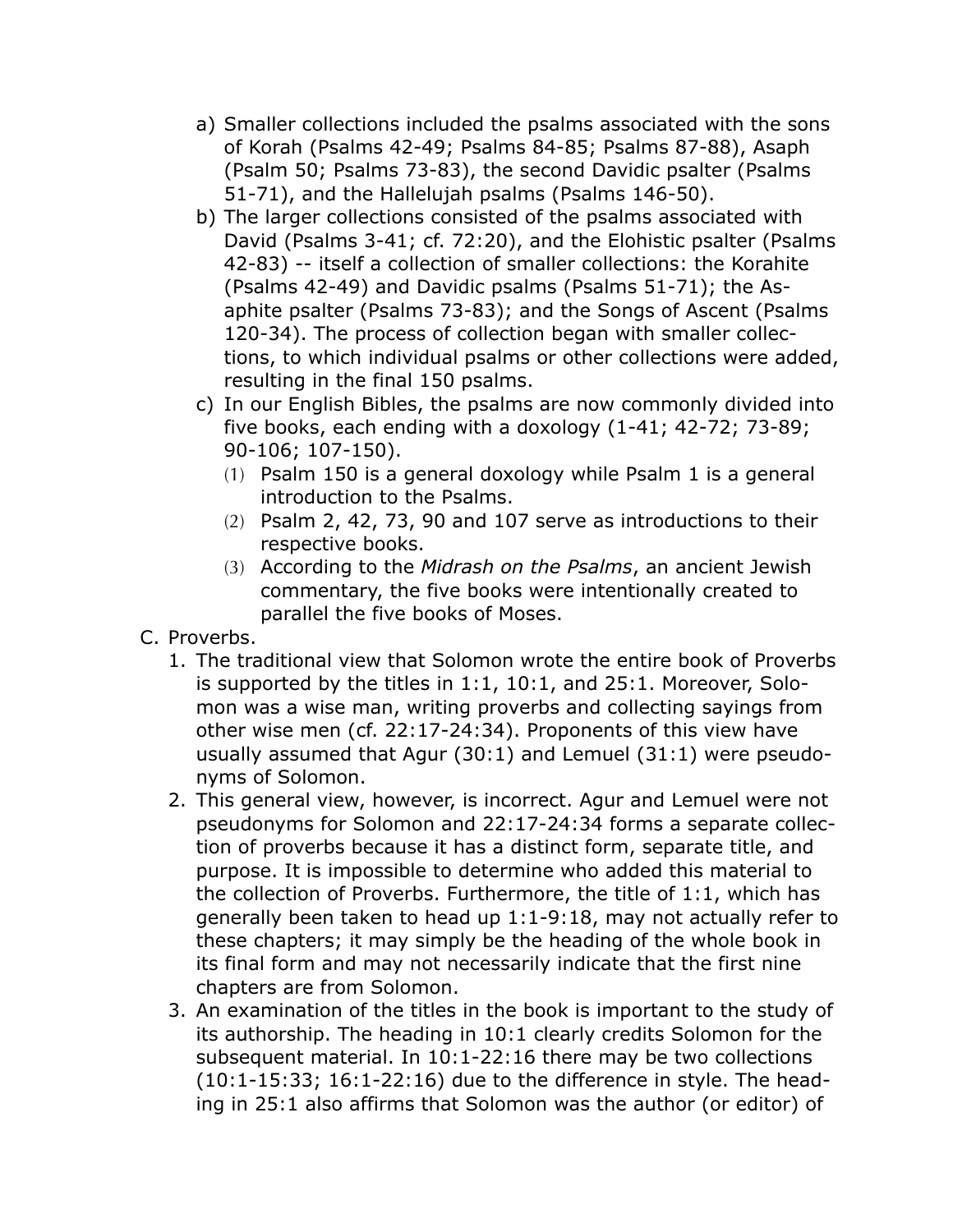a larger collection from which the scribes of Hezekiah's court excerpted the proverbs in 25:1-29:27. Once again there are differences of style between 25:1-27:27 and 28:1-29:27.

- 4. In conclusion, then, Solomon is responsible for 10:1-22:16 and perhaps all or part of 25:1-29:27. The final section (30:1-31:31) was written at a later date by Agur, Lemuel, and an unknown author. The prologue to the book (1:8-9:18) would have been added to form an introduction, certainly by the time of Hezekiah, and possibly in Solomon's time. Finally, 1:1-7 headed up the final collection as a title.
- D. Ecclesiastes.
	- 1. The writer gives himself the name "Qoheleth" seven times in the book: three times at the beginning (1:1, 2, 12), three times at the end (12:8, 9, 10) and once in the middle (7:27). The word is derived from the Hebrew word *qahal*, meaning "to call together, to assemble, to collect." This title referred to the preacher's office and then became a term for the preacher himself. The Greek equivalent, "Ecclesiastes," also means "preacher" and is derived from the word "assembly."
	- 2. In 1:1, the writer stated that he was the son of David, king in Jerusalem. In 1:12, the writer stated that he became king over Israel in Jerusalem. Because Solomon was the only immediate son of David who was king over Israel, reigning in Jerusalem, there can be little doubt that he is the one specified. When we compare statements in Ecclesiastes with those in the book of 1 Kings, the evidence for Solomon's authorship becomes overwhelming.
		- a) Ecclesiastes 1:16 with 1 Kings 3:12 which shows Solomon's unrivaled wisdom.
		- b) Ecclesiastes 2:4-10 with 1 Kings 5:27-32; 7:1-8 which shows Solomon's unrivaled wealth.
		- c) Ecclesiastes 2:4-10 with 1 Kings 9:15-25 which shows Solomon's huge assortment of servants.
		- d) Ecclesiastes 2:4-10 with 1 King 10:14-29 which shows Solomon's extensive building programs.
		- e) Ecclesiastes 7:20 with 1 Kings 8:46 which contains the statement, "There is no man who does not sin."
		- f) Ecclesiastes 7:28 with 1 Kings 11:1-8 which draws the similar conclusion that there is not a God-fearing woman among a thousand.
		- g) Ecclesiastes 12:9 with 1 Kings 4:32 which shows that Solomon studied, weighed, and arranged his many proverbs.
	- 3. In the book, there is an air of repentance and humility for past thoughts and actions. Given the fact that Solomon wrote the book,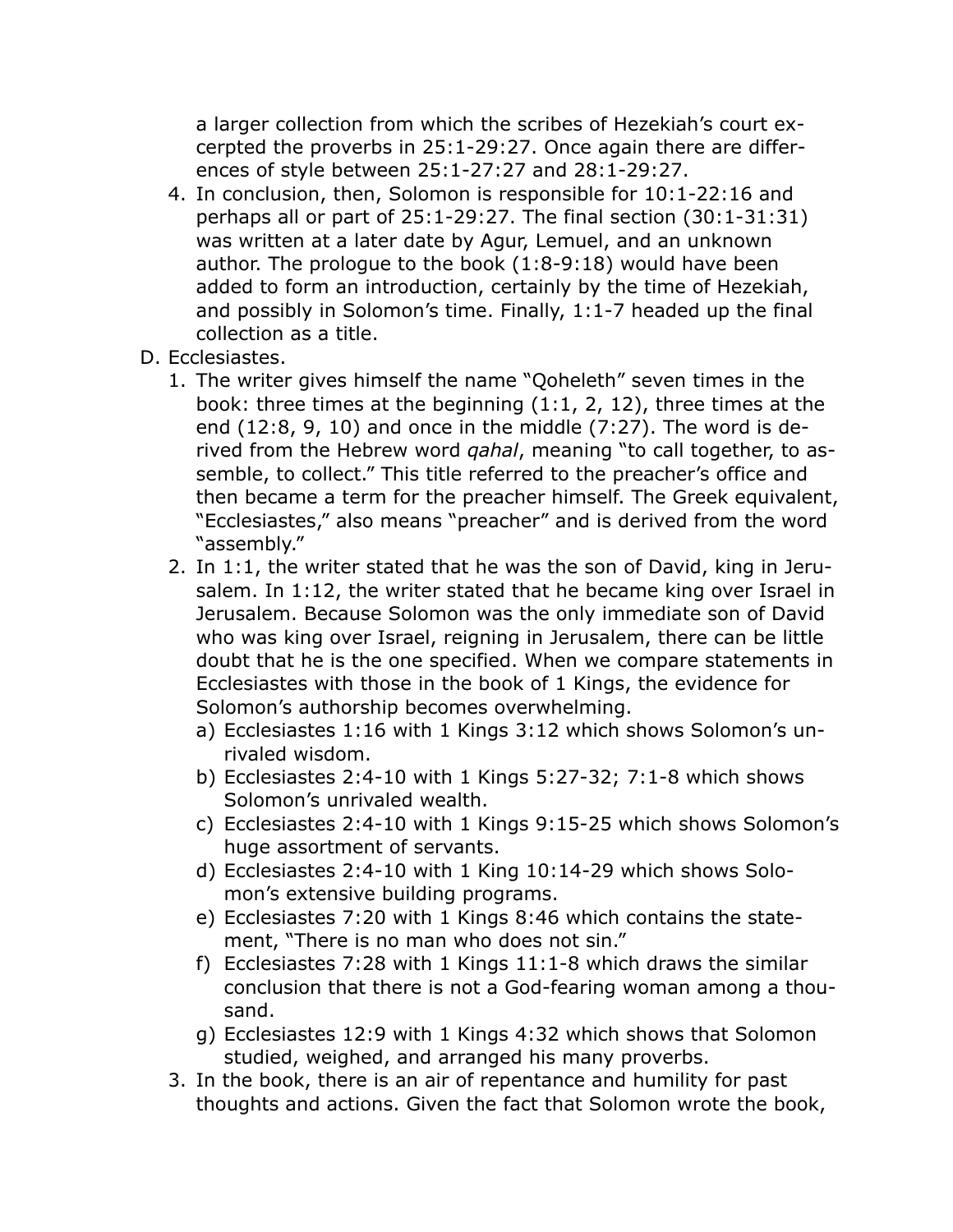it will be best placed not before his apostasy, for the questions and sins of Ecclesiastes did not trouble him then, nor during his years of rebellion, for then he had no occasion to use this kind of spiritual language. Ecclesiastes is best placed after his apostasy, when both his recent turmoil and repentance were still fresh in his mind. There is no record that Solomon repented and turned to the Lord, but the message of Ecclesiastes suggests that he did. Since Solomon ruled from 970 B.C. to roughly 930 B.C., the best date for the book would be approximately 940 to 935 B.C.

- 4. Israel enjoyed peace and prosperity during the 40 years Solomon reigned over her as king. As king, his resources were without limits. He could afford to do anything he wanted to do. This book is his biography. It is like reading a diary of a man who is desperately searching for the meaning and purpose of life. He will find that purpose and meaning of life, but not where he sought it at the first.
- E. Song of Solomon.
	- 1. Traditionally, authorship of the Song of Solomon was attributed to Solomon, due in part to the title, the six other explicit references to Solomon (1:5; 3:7, 9, 11; 8:11, 12), and the three references to an unnamed king (1:4, 12; 7:5).
	- 2. Solomon wrote 1,005 songs (cf. 1 Kings 4:32-33), and the superlative title "Song of Songs" indicates that it is his best one.
	- 3. Since the contents of the book are fully in harmony with the great gifts of wisdom which we know Solomon possessed, there is no sufficient reason to suggest another.

#### III. *Literary Forms In The Wisdom Literature*

- A. In order to best understand the wisdom literature it is necessary to understand a little about the nature of Hebrew poetry.
	- 1. Hebrew is a pictorial language; every word is graphic and vivid. The verbal roots portray visible action, while the usage provides room for strong imagination. Poetry was more common in Bible times in the ancient Near East than it is today in our Western civilization.
	- 2. About 40% of the Old Testament is written in poetry. Most modern poetry is based upon rhyme (parallelism of sound), or rhythm (parallelism of time). However, in Hebrew poetry there is neither a parallel of rhyme nor of rhythm, but a parallelism of ideas. It is symmetry through balanced lines and other units of composition.
	- 3. The beauty of Hebrew poetry is that it can be translated into any language without losing its flavor or beauty; something that is not possible when translating rhyme or rhythm. Parallelism refers to the correspondence which occurs between the phrase of a poetic line.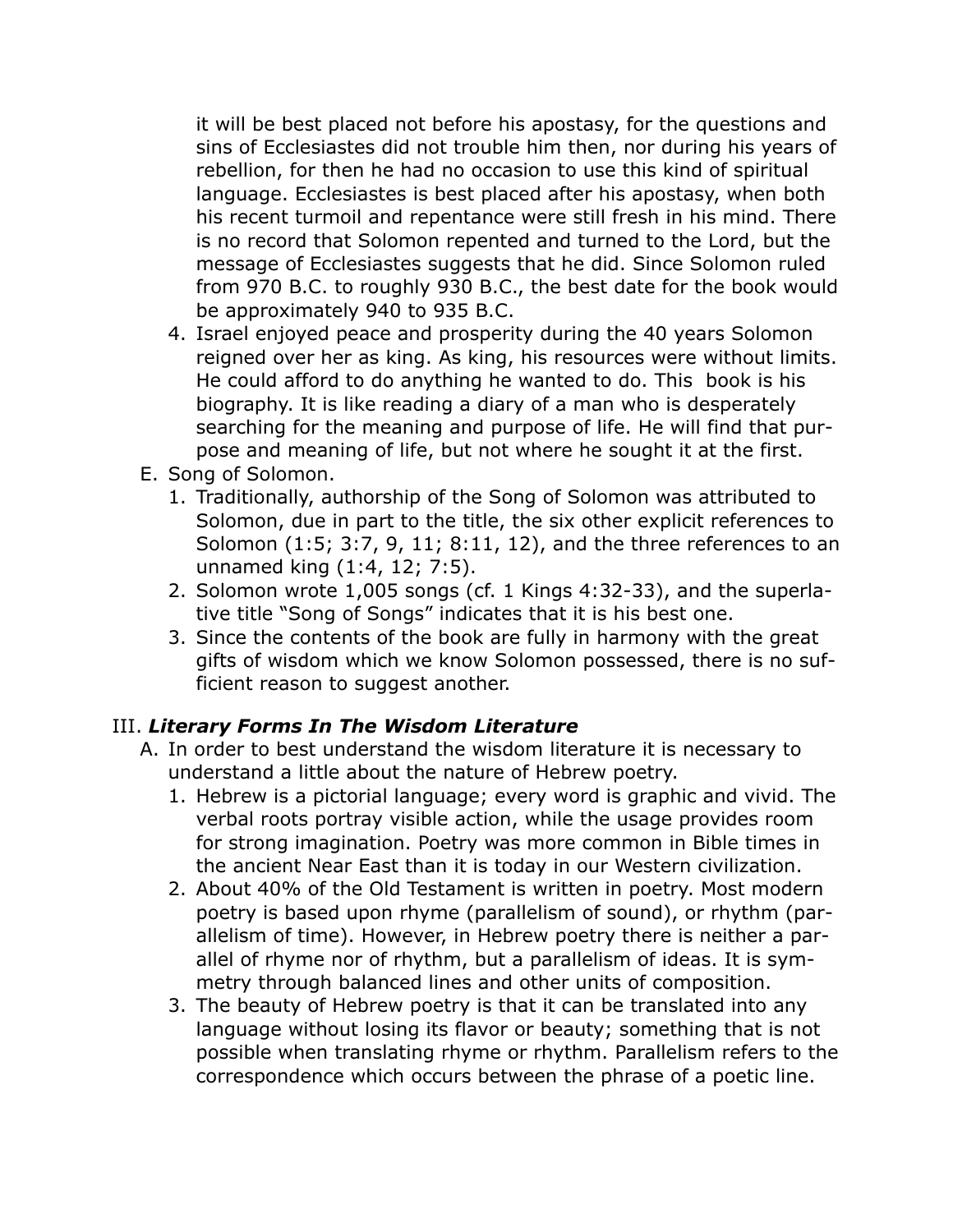- B. There are several different types of parallelism, illustrated in the book of Psalms.
	- 1. In synonymous (identical) parallelism the members of a line express the same basic idea in several different ways (1:1).
	- 2. Emblematic parallelism is a form of synonymous parallelism in which one member of the line contains a figurative (metaphor or simile) development of the same thought (44:19, 22).
		- a) A simile is a comparison which is made explicit by the presence of the word like or as (42:1; 7:1-2).
		- b) A metaphor is a comparison which is implicit; that is, it is a comparison without the mention of like or as (23:1).
	- 3. In antithetic parallelism the members of the line are set in contrast to one another (44:3).
	- 4. In synthetic parallelism the members of a line complement one another harmoniously to create the desired effect (12:1).
	- 5. Repetitive parallelism is a further development of synthetic parallelism.
		- a) Not only do the members of the line harmonize, they also develop the thought colon upon colon (29:1).
		- b) One part may contain the subject and the second the predicate (Proverbs 15:31); the first line may state a condition and the second its consequences (Proverbs 16:7), its cause (Proverbs 16:12), or its purpose (Proverbs 15:24); and one part may state a preferred value or course over the other (Proverbs 15:16).
	- 6. Internal parallelism is parallelism treated in isolation from other verses. External parallelism denotes the kind of parallelism when two or more verses are compared with one another (30:8-10).
	- 7. Lastly, proverbs whose second line simply completes the idea begun in the first are said to exhibit formal parallelism.
- C. Another major characteristic of Hebrew poetry is imagery. Imagery is manifested in the Psalms using many literary devices.
	- 1. Acrostic refers to the poetic practice of opening each line, verse, or stanza with a different letter of the alphabet (Psalm 25, 34, 37, 111, 112, 119, 145).
	- 2. Alliteration is the phenomenon of repeating similar sounds at the beginning of words (22:4).
	- 3. Anthropomorphism is the ascribing of human form to God (130:2).
	- 4. Apostrophe, which is the addressing of an imaginary audience, results from a development of personification (68:15-16).
	- 5. Assonance is the phenomenon of repeating similar sounds within words (44:7).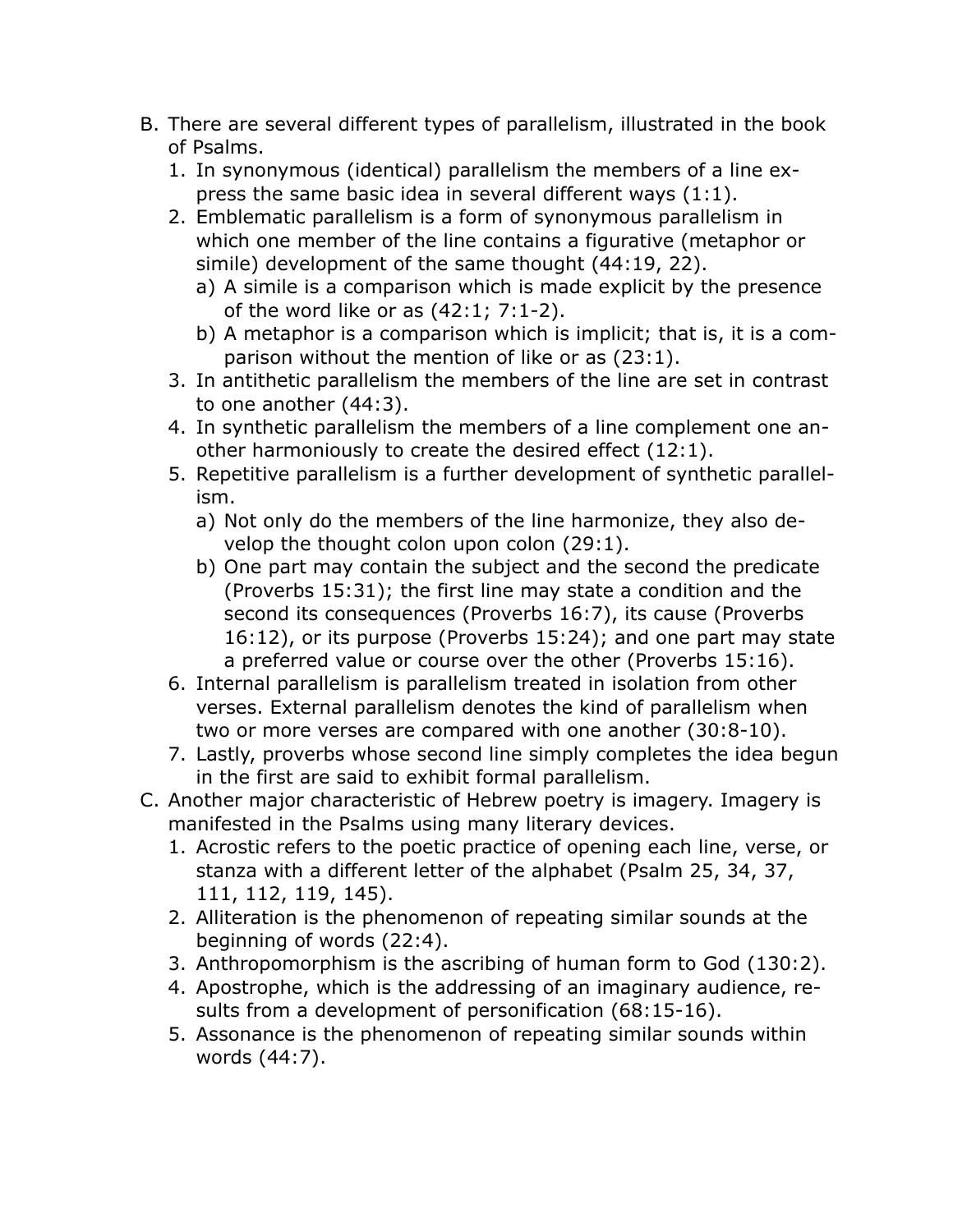- 6. Chiasm changes the order of the members of a line (1:1; 51:3; 90:7; 146:2). This is also called "inversion." This is a prominent literary device found throughout the Bible.
- 7. Ellipsis is the phenomenon of leaving something out of the text that must be read into the colon from the context. The effect of the ellipsis is to bind two phrase more closely together (88:6).
- 8. Hendiadys is a figure of speech in which two expressions are intended to be understood as one.
- 9. Hyperbole or exaggeration creates a picture in the mind that shuns literalism (40:12).
- 10.Inclusion is a form of repetition in which the beginning and end of the section close the unit by the restatement of the same motif or words or by a contrastive statement (70:1, 5).
- 11.Merismus is a coordination of nominal phrases, expressive of totality (105:14).
- 12.Metonymy is the substitution of the name of an attribute or adjunct for that of the thing meant.
- 13.Onomatopoeia describes a word whose sound creates the effect intended by the speaker.
- 14.Paronomasia is a play on words or, better, a use of two or more identical or similarly sounding words with different nuances in meaning.
- 15.Personification is when inanimate objects are addressed as if they were animate, or actual persons (68:15-16).
- 16.Repetition is inherent in the concept of symmetry, according to which words and phrases are repeated in the same, synonymous, or antonymous ways. Repetition is the most important element in Hebrew poetry, for it conveys symmetry and asymmetry, harmony and dissonance. Refrain is a form of repetition (136:1-26).
- 17.Synecdoche is a figure of speech in which the part stands for the whole or the whole for the part (18:35).
- D. There are several categories of psalms.
	- 1. Praise psalms -- offer praise to God.
	- 2. Messianic psalms -- speak of the Person and the work of the Messiah.
	- 3. Lament psalms -- a cry to God for help.
	- 4. Testimonial psalms -- communicate what God has done for them.
	- 5. The Songs of Ascent -- sung during pilgrimage to the city of Jerusalem.
	- 6. Imprecatory psalms -- asking for judgment on wicked men.
	- 7. Penitential psalms -- sorrowing over sin.
	- 8. Wisdom psalms -- guidelines for godly people.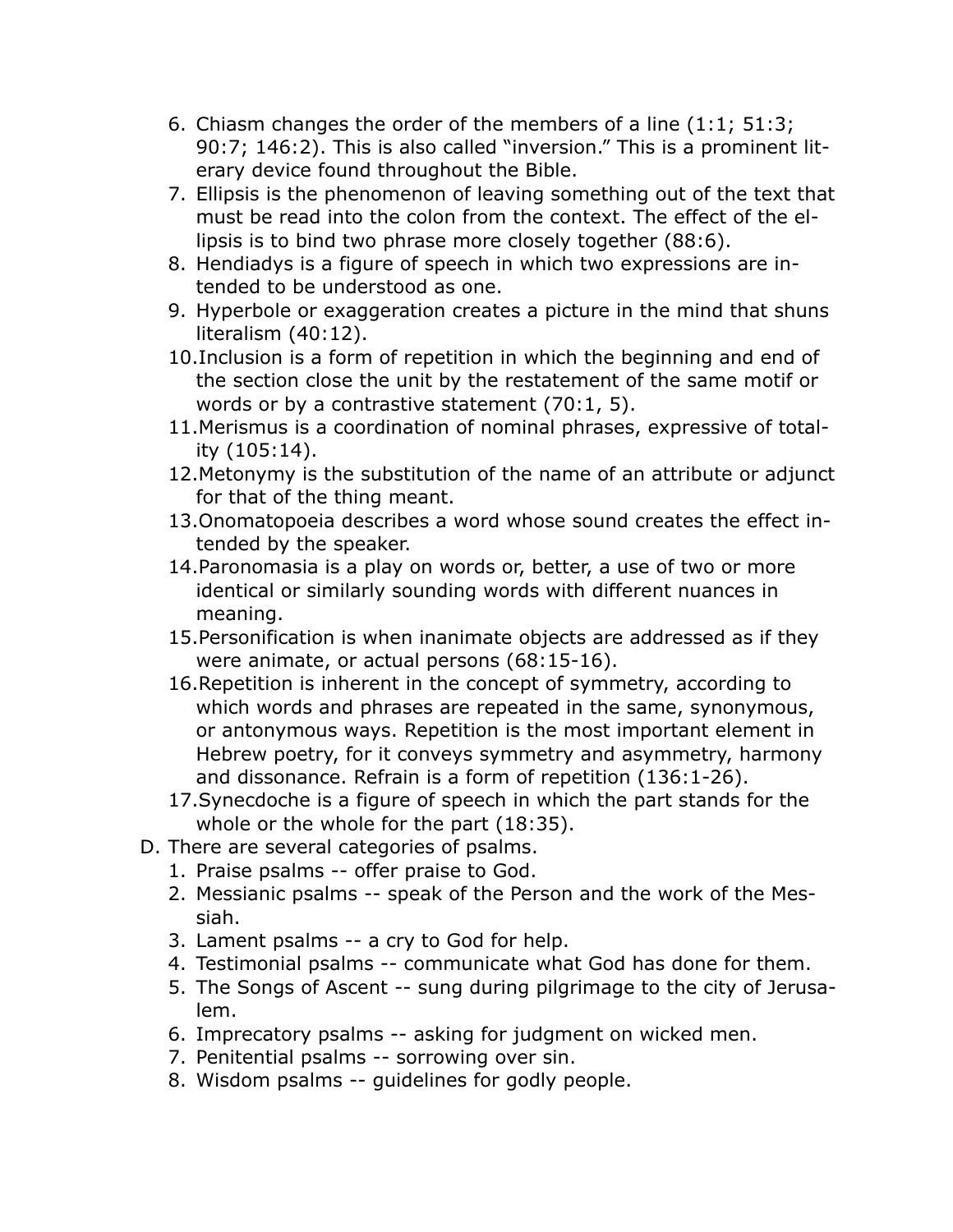- 9. Historical psalms -- looking back on God's dealings with the nation of Israel.
- 10.Nature psalms -- the handiwork of God in Creation.
- E. The Hallel psalms are not to be confused with a literary genre.
	- 1. Instead, they form three separate collections.
		- a) The "Egyptian Hallel" (Psalms 113-118).
		- b) The "Great Hallel" (Psalms 120-136 or Psalms 135-136 or Psalm 136; Jewish sources vary on the extent).
		- c) The concluding Hallel psalms (Psalms 146-150).
	- 2. The Hallel psalms had a significant part in the praise (*hallel*) of the Lord.
		- a) The Egyptian Hallel and the Great Hallel (most of which are pilgrimage songs: 120-134) were sung during the annual feasts.
		- b) The concluding Hallel psalms (Psalms 146-150) constituted a part of the daily prayers in the synagogues after the destruction of the temple and Jerusalem in A.D. 70.
- F. A casual reading of the Proverbs reveals the general form of a proverb. It is a short sentence or phrase whose meaning is applicable in many situations. Many, but not all, of the proverbs use a likeness or comparison ("like" or "as") to teach their truths. A thorough analysis of the Proverbs reveals that these short sayings follow many patterns and constructions that have bearing on the meanings.
- G. Proverbs are essentially intended to teach, whether they follow the pattern of a formal instruction using imperatives or prohibitions (16:3; 23:9), are expressed in sayings that observe traits and acts that are to be followed or avoided (14:31), tell a story (7:6-23), make a speech relating to wisdom (8:1-36), or develop numerical sayings (6:16-19).
- H. Instruction often uses motivation -- reasons for complying. The writer does not simply tell the facts. He arouses the emotions and stimulates the imagination. The most common form of motivation is a subordinate clause stating the purpose, result, or reason for the instruction: "Hear counsel, and receive instruction, that thou mayest be wise in thy latter end" (19:20). Sometimes the motivation is implied in a general observation: "My son, despise not the chastening of the Lord; neither be weary of his correction: For whom the Lord loveth he correcteth; even as a father the son in whom he delighteth" (3:11-12).

# IV. *Purpose*

#### A. Job.

1. The purpose of the book of Job cannot be reduced to a single simple statement. The author appears to have had a multifaceted purpose under the general theme of wisdom teaching about God and human suffering. The various parts of the book speak with some-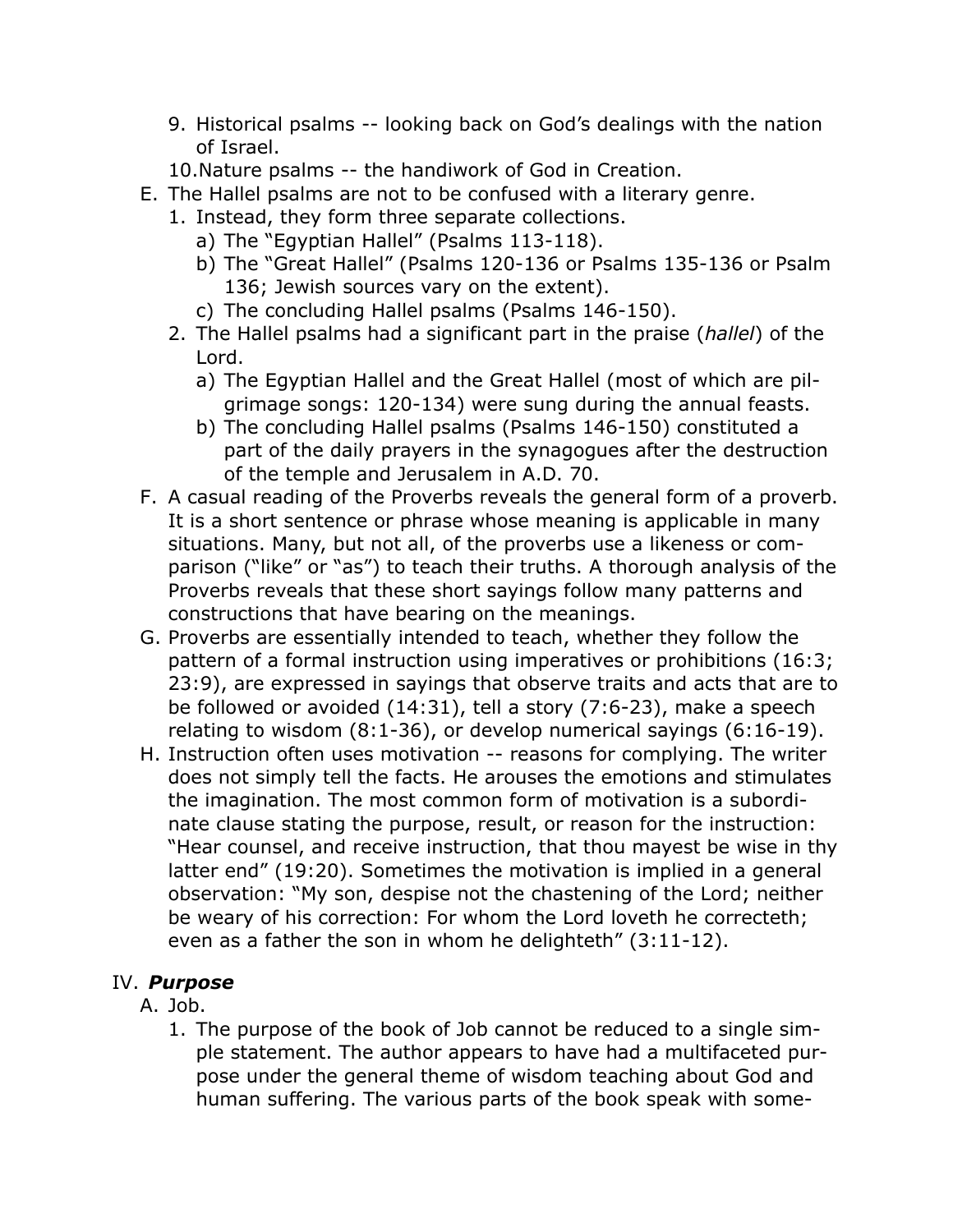what different purposes in mind. The prologue teaches the wisdom of one's total submission to the will of God. The readers view the drama from the divine perspective where they learn of God's purpose to expose the falsehood of the devil and to prove Job's faith. The speeches, on the other hand, give the human perspective. Job knows nothing of what transpired in the heavenly realm -- nor did he know the final outcome of his suffering. The author's purpose is to teach some profound lessons positively and negatively about our relationship with God and about a person's limited knowledge of the divine purposes.

- 2. The author of Job intends to show how Job's friends only have a shallow and partial observation of life; i.e., human suffering is always in proportion to one's sins. Overall there is no attempt to justify God with regard to the suffering of the innocent. But the author finally demonstrates that God does not abandon the sufferer but communicates with him at the proper time.
- 3. Another purpose of the book is to show that though human beings are often sinful, weak, and ignorant, they can, like Job, be relatively pure and upright even when in the midst of physical distress, turmoil, and testing. The divine speeches demonstrate to Job that God is Creator and Sustainer of everything and yet is willing to communicate with Job as His friend and not His enemy, as Job had imagined Him to be. While this does not answer all Job's questions, it is really all Job needs to know.
- 4. Satan was permitted to afflict Job and then test him through his friends who sounded like they were very righteous. Job's major problem was the question of how God could be both good and sovereign in the light of the suffering of the innocent and the prospering of the wicked. The devil bears the responsibility for Job's trouble, though he is permitted to do so by God.
- 5. Initially Job stands the test even when his wife says, "Curse God, and die" (2:9). But as his troubles multiply, Job has second thoughts; he wrestles with God, challenges God, and sinks into depths of despair, with moments of trust and confidence, only to fall again into despair. Throughout the book Job defends his innocence (not sinlessness) against the view of his friends. But Job is unsure as to why he is suffering. So he made many unfortunate statements; yet in it all he does not do what Satan said he would -- he does not curse God (2:10).
- 6. While his friends make no progress in their arguments, Job gradually grows less defensive. He persistently calls for an audience with God to argue his case. He also calls for a friend in heaven to plead his cause at the divine court. He is confident he will be vindicated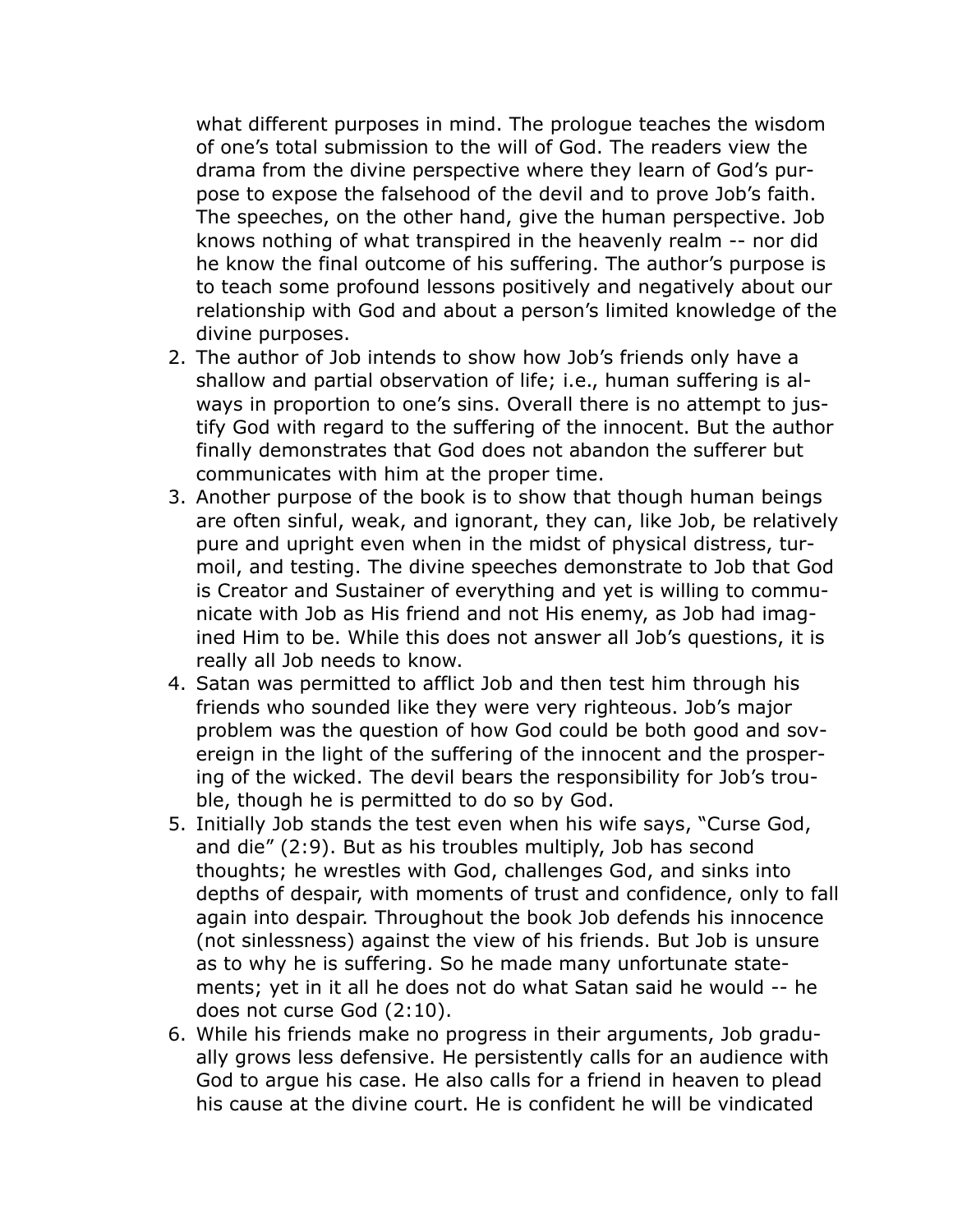(13:18; 19:26). The friends consistently stand on God's side, sometimes speaking beautiful hymns; but they could not seem to move from their false notion that the righteous always prosper and sinners always suffer and, conversely, that suffering proves sinfulness and prosperity proves righteousness.

- a) Much of what Job's friends said is true in an abstract sense, but it did not necessarily apply to Job.
- b) It is not so much what they say but what they leave out that makes their advice so shallow.
- c) They all finally reach the conclusion that Job is rebellious and that his refusal to humble himself and repent proves he has sinned greatly.
- 7. The book does not attempt to formulate a rational solution to the problem of evil. In his appearance to Job, God gives no rational explanation or excuse for Job's suffering, but Job is not destroyed; he is only rebuked and then shown to be basically right while the friends are condemned for their presumptive claim to have a knowledge of God's ways (42:7-9). When God does rebuke Job, it is for his ignorance (38:2) and presumption while arguing his case (42:2). Job realizes that God does not need human advice to control the world and that no extreme of suffering gives one the right to question God's wisdom or justice, and on this he repents and his rebellious attitude and resentment disappears (42:2-6). His friends do not see him pronounced guilty, so their view of his suffering is refuted. God is telling Job in chapters 38-41 that human beings do not know enough about God's ways to make judgments concerning His justice.
- 8. Job comes to accept God on God's own terms; and while we know the full story, Job had to walk by faith even after he was vindicated. The fact that God never condemns Job's character proves that Satan failed and that Job's testing has come to an end. Though he has not demanded restoration, God, having achieved His higher purpose through Job, now restores him. Job, in his suffering, despite moments of weakness, surpassed his critics in righteousness. After all his doubts and bitterness, Job arrived at that point of spiritual maturity where he could pray for those who persecuted him (42:10).
- B. Ecclesiastes.
	- 1. The purpose of Ecclesiastes is to convince people of the uselessness of any view that does not rise above the horizon of man himself. It pronounces the verdict of "vanity of vanities" upon any philosophy of life which regards the created world or human enjoyment as an end in itself. To view personal happiness as the highest good in life is absolute folly in view of the existence of God and His universe.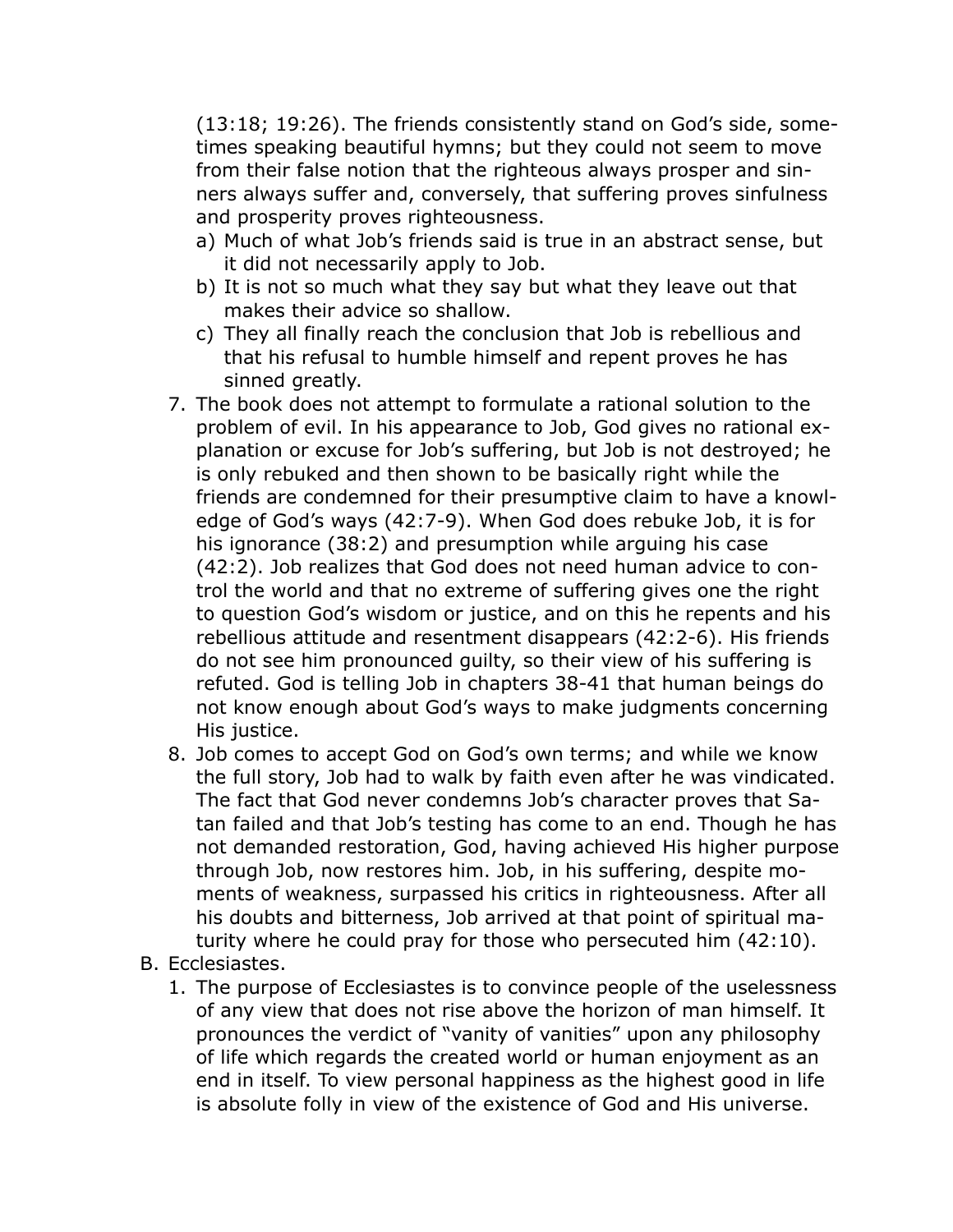Having shown the vanity of living worldly goals, Solomon clears the way for a world view which recognizes God as the highest value of all, and the meaningful life as the one which is lived in His service.

- 2. Only as a vehicle for the expression of divine wisdom, goodness, and truth, does the world itself possess any real significance. It is only God's work that endures, and only He can impart abiding value to the life and activity of man (Ecclesiastes 3:14).
- 3. Ecclesiastes is a book about life. Solomon was a realist who wrote about all our concerns. He writes with great candor about frustration, fulfillment, work, injustice, friendship, worship, happiness, insecurity, suffering, temptation, folly, confusion, and emptiness. His observations are really the conclusions that life itself forces upon us. In reading the book, one gets the impression that Solomon was not trying anything different than what our society tries today. It seems many would save themselves from a lot of heartache, pain, and suffering if they would read this book and benefit from the mistakes of the past. The mass of society today is searching for the meaning of life in all the wrong places. If the world will not learn from the wisdom of Ecclesiastes, at least you and I can.
- 4. There is little dispute over the destiny of the book. It was primarily written to Israel. Like all other books of the Bible with the qualities of practical application, it must be accepted in the Christian dispensation for its contribution to our understanding of and participation in our salvation. It has been stated that Ecclesiastes asks the questions that the rest of the Bible answers.
- 5. If the book did nothing more than demonstrate the futility of living apart from God's grace and revelation, it would have a pertinent place in every age. If the average non-Christian would read the book today, it could bring him much more quickly to Christ. It would save him the difficult, arduous journey of a wasted life. He could see immediately that God is the only alternative to this world and its offerings, and that Jesus is God's first and last argument to man's claim to genuine fulfillment and peace.
- 6. Ecclesiastes was intended to be a book in celebration of "joy" and God's "good" creation. In Judaism, this book was read on the third day of the Feast of Tabernacles. The writer constantly advocated joy and rejoicing, because life is a gift from God.
- C. Proverbs.
	- 1. Proverbs 1:8-9:18 is an organized introduction to the book with many admonitions and prohibitions as well as stories and personified speech concerning wisdom. This section runs in cycles: the purpose of Proverbs is to give wisdom (1:1-7), but folly may hinder this purpose (1:8-33); there are advantages to seeking wisdom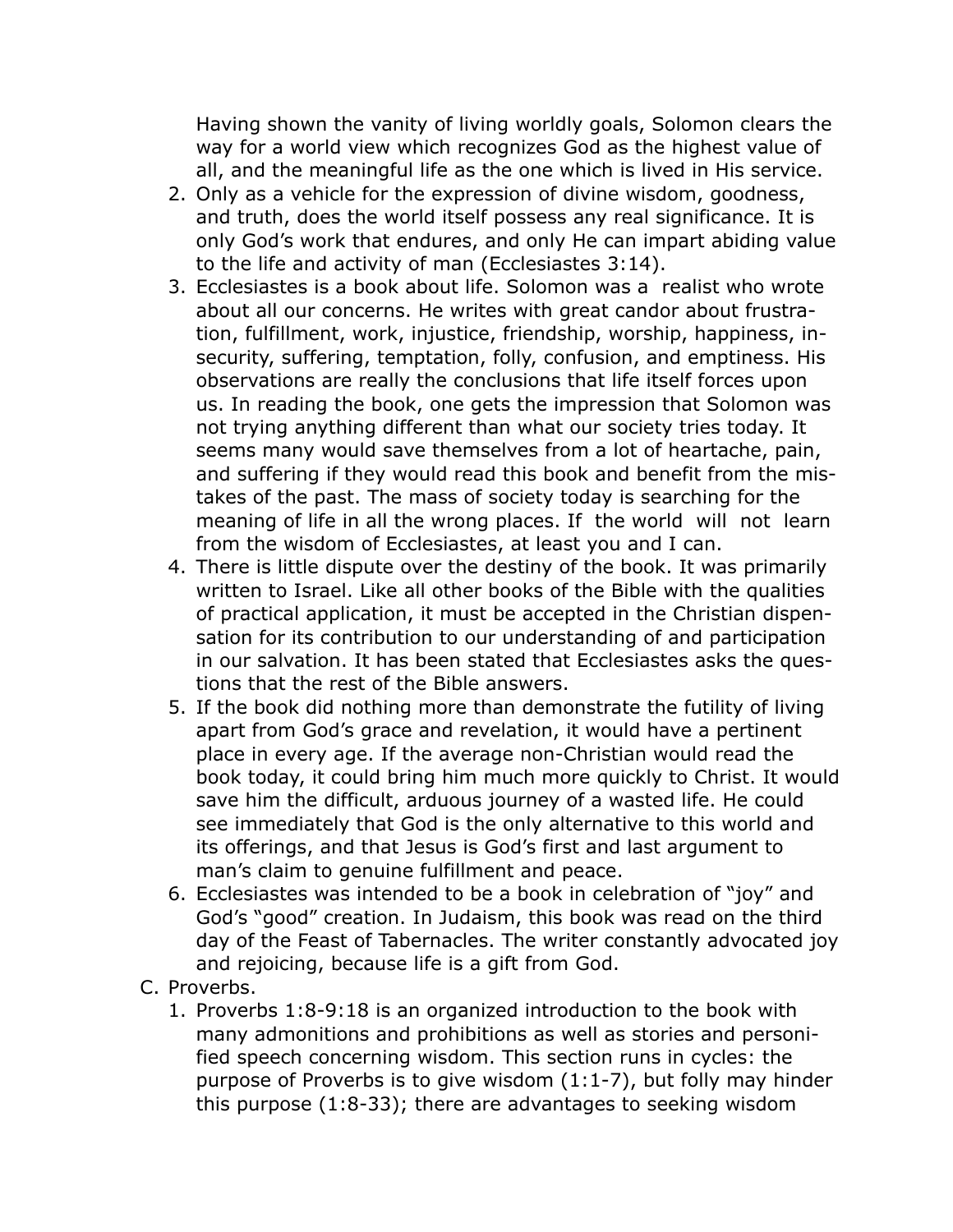$(2:1-4:27)$ , but folly may prevent one from seeking it  $(5:1-6:19)$ ; there are likewise advantages to finding wisdom (6:20-9:12), but folly may prevent this too (9:13-18).

- 2. Proverbs 10:1-22:16 is a collection of 375 unrelated proverbs. Then, there are two more collections of proverbs (22:17-24:22; 25:1-29:27). The last two sections include numerical sayings of the wise (30:10-33) and the acrostic poem on the worthy woman (31:10-31).
- 3. The book of Proverbs covers a wide variety of topics, most of them connected with daily living. Almost every facet of human relationships is mentioned, and the teaching of the book is applicable to all people everywhere. Topics include such areas as wisdom in general, personal conduct, human attitudes (i.e., foolishness, humility, vengeance, strife, love, lust, laziness, pride), child-rearing, marital relationships, business tactics, use of money, friendship, instructions for rulers and judges, and the use of alcohol.
- D. Song of Solomon.
	- 1. The Bible does not see marriage as an inferior state, a concession to human weakness. Nor does it see the normal physical love within that relationship as impure. Marriage was instituted before the fall of man by God with the command that the first couple become one flesh (Genesis 2:24). Therefore physical love within that conjugal union is good, is God's will, and should be a delight to both partners (Proverbs 5:15-19; 1 Corinthians 7:3).
	- 2. The prospect of children is not necessary to justify sexual love in marriage. Significantly, the Song of Solomon makes no reference to procreation. It must be remembered that the book was written in a world where a high premium was placed on offspring and a woman's worth was often measured in terms of the number of her children. Sex was often seen with reference to procreation; yet there is no trace of that in the book. The book is a song in praise of love for love's sake and for love's sake alone. This relationship needs no justification beyond itself.
	- 3. Song of Solomon, however, is more than a declaration that human sexual love in itself is good. The use of the marriage metaphor to describe the relationship of God to His people is almost universal in the Bible. From the time that God chose Israel to be His own, the covenant was pictured in terms of a marriage. Idolatry was equated with adultery (Exodus 34:10-17). The Lord is a jealous God. Monogamous marriage is the norm for depicting the covenant relationship throughout the Bible.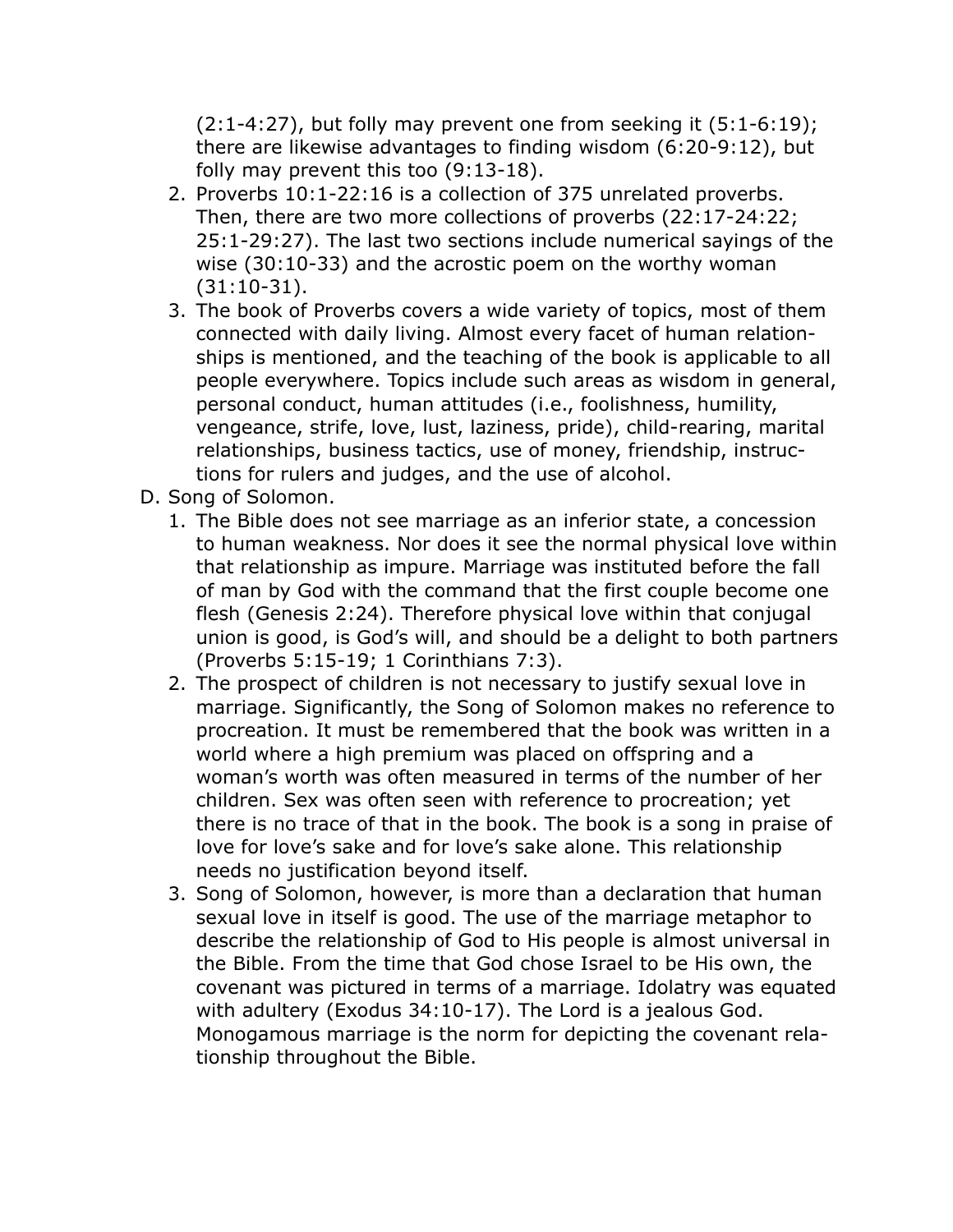## V. *Miscellaneous Topics*

- A. Major characters in Job.
	- 1. Job.
		- a) Apart from the Bible nothing is known of Job. He was not an Israelite and showed no knowledge of the covenant between the Lord and His chosen people. Indeed, there is not in the book the slightest hint of any acquaintance with the history of the Hebrew people. There is, however, no good reason to question Job's historicity as a well-to-do patriarch who lived east of the Jordan at a time before the emergence of the Hebrews as a nation.
		- b) Job assumes two roles. The author presents him as a truly righteous man whose commitment to God is total, yet who can still struggle with God to the point of anger over the mystery of God's ways. Job does not know what the reader knows -- that God honors him by testing, thus expressing His confidence in Job. But Job must remain ignorant of this for it to be genuine. For the intended message of the book, the angry Job is just as important as the patient Job. In his suffering Job served God supremely, not as a stoic, but as a feeling man who had to come to terms with the mystery of God.
	- 2. Eliphaz.
		- a) Based on a variety of passages, we have good reason to believe Eliphaz was an Edomite. According to Genesis 36:4, a man named Eliphaz was the firstborn of Esau, the progenitor of the Edomites, and Teman was his son.
		- b) A number of prophets mention Teman as an Edomite city or district (Jeremiah 49:7, 20; Ezekiel 25:13; Amos 1:12; Obadiah 8- 9). Apparently Eliphaz was the senior member since he spoke first. Throughout his speeches, at least until his final speech in chapter 22, he shows a broader spirit than the others, accepting Job as a righteous man gone astray (4:7; 5:16-19; 15:20-26). Though failing in compassion, he alone of the three showed some consideration and respect.
	- 3. Bildad.
		- a) This non-Hebrew name is not mentioned in any other Old Testament book. Bildad considers Job's struggle over the justice of God as blasphemy, and he uses his knowledge of ancient wisdom to prove to Job that his family got what they deserved and warns him about a similar doom (8:4-6). Genesis 25:2, 6 provides some helpful information about his tribe, the Shuahites.
		- b) They were descendants of Abraham through Keturah and inhabitants of "the land of the east." Apart from a possible phonetic problem, Genesis 25:3 suggests this tribe lived near Dedan,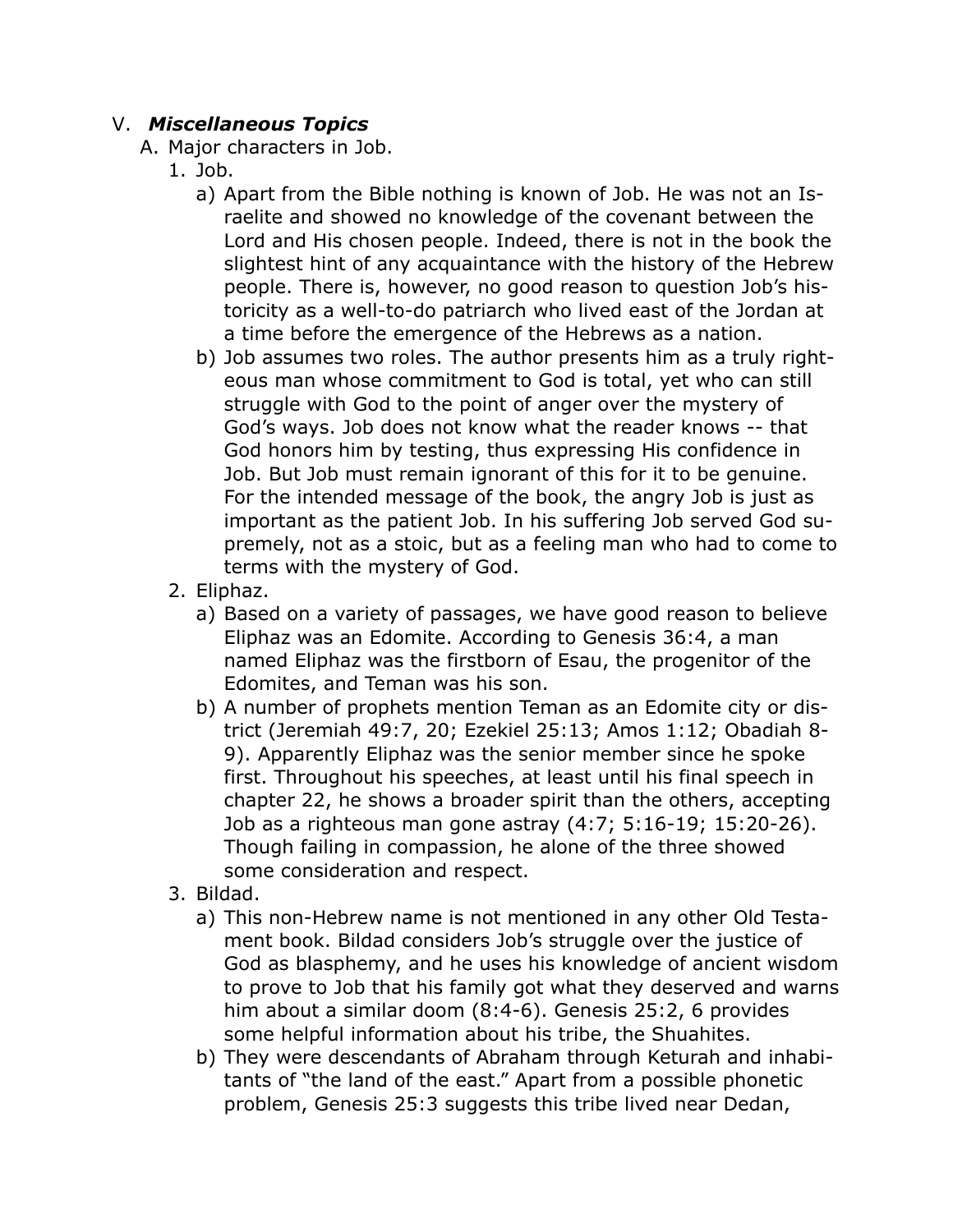which Jeremiah locates near Tema and Buz (Jeremiah 25:23), far from the Euphrates. Bildad's name is probably a combination of Bil (baal, "Lord") and Adad, the well-known storm god (cf. Benhadad, the Aramean royal name, and the names of the Edomite kings Hadad the son of Bedad [Genesis 36:35] and Baal-Hanan).

- 4. Zophar.
	- a) Zophar is from Naamah, but not the little Israelite town in the western foothills (Joshua 15:41). Scholars cannot agree on either the derivation of Zophar's name nor the location of the place.
	- b) But it must have been somewhere in north Arabia or Edom. Zophar was the most caustic of the counselors. His message to Job was repent or die the horrible death the wicked deserve (11:13-15).
- 5. Elihu.
	- a) Elihu appears only in chapters 32-37. He has the distinction of having his father's name recorded. "Barakel the Buzite" (32:2) seems to identify Elihu as one whose father was a leading figure in a clan more closely related to Job (Uz and Buz were brothers; cf. Genesis 22:21).
	- b) Elihu's name means "He is my God"; it is the only name of the five characters that was used by Israelites (cf. 1 Samuel 1:1; 1 Chronicles 12:20; 26:7; 27:18). The Aramaic expressions in Elihu's speeches fit the statement that Buz was the son of Abraham's brother Nahor, whose son Laban spoke Aramaic (Genesis 31:47). Elihu gives his youth as the reason he dared not speak before the older men.
- B. Scriptural values in Proverbs.
	- 1. This collection of wise sayings is not exclusively religious; its teachings generally apply to human problems. The teacher concerns himself with plain, ordinary individuals who live in the world. Accordingly, the sayings exhibit several distinctive characteristics.
		- a) They focus attention on individuals rather than on the nation, setting forth the qualities needed and the dangers to be avoided by people seeking to find success with God.
		- b) They are applicable to all people at any period in history who face the same types of perils and have the same characteristics and abilities (1:20; 8:1-5). Proverbs was an antidote to the spiritual apostasy of Israel in the days of Solomon and Proverbs will help the spiritual apostasy of God's people today.
		- c) They are based on respect for authority, traditional values, and the wisdom of mature teachers (24:21).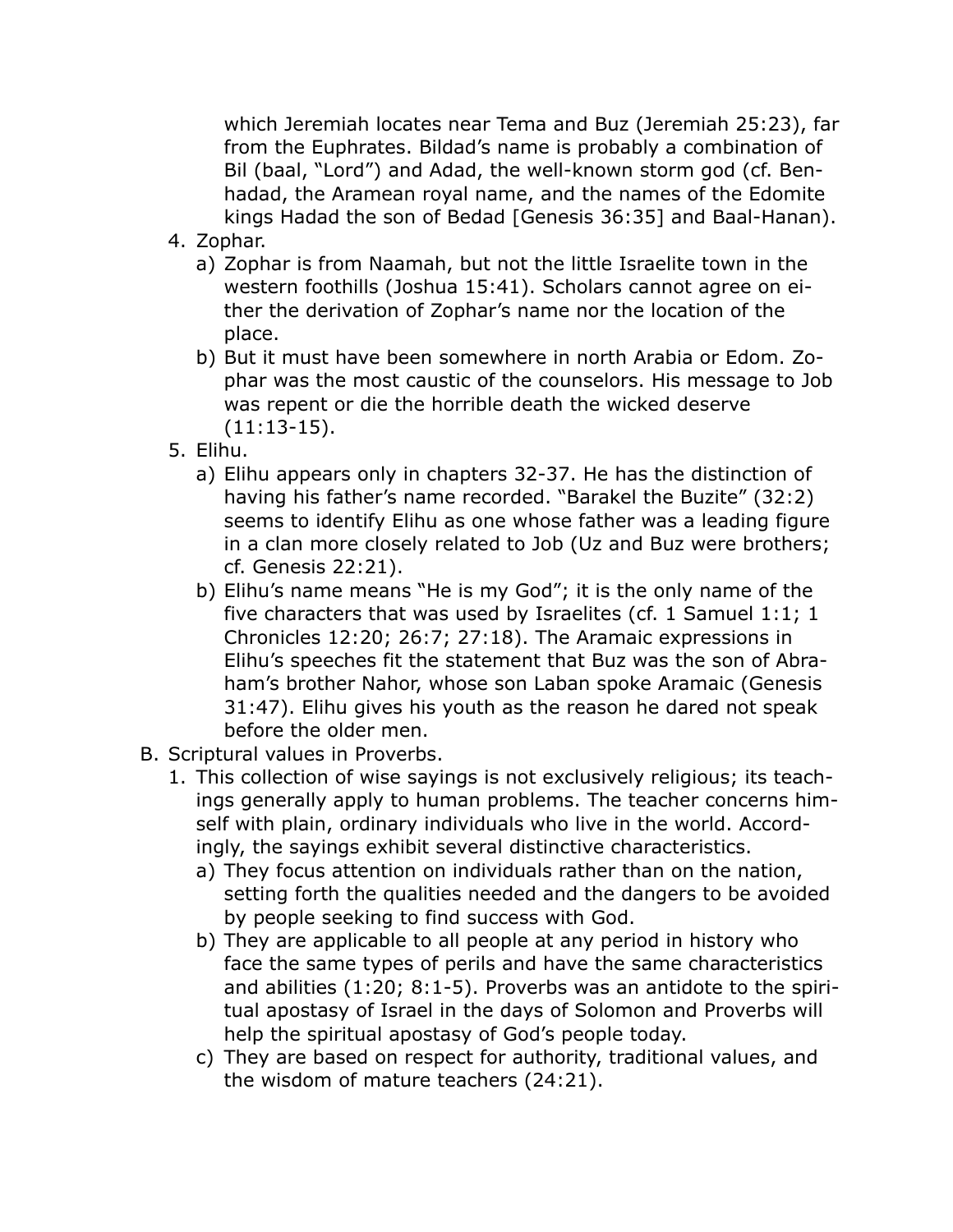- d) They are immensely practical, giving sound advice for developing personal qualities that are necessary to achieve success in this life and to avoid failure or shame, and warning that virtue is rewarded by prosperity and well-being but that vice leads to poverty and disaster.
- 2. This does not mean that Proverbs is a secular book; its teachings are solidly based on "the fear of the Lord" (1:7), making compliance with them morally and spiritually necessary.
	- a) In fact, the book teaches that this fear of the Lord is the evidence of faith; for the wise teacher tells people to trust in the Lord whose counsel stands (19:21) and not their own understanding (3:5-7).
	- b) The purpose of proverbial teaching, then, is to inspire faith in the Lord (22:19). Such fear requires a personal knowledge of the Lord ("fear" and "knowledge" are parallel in 9:10) -- to find this fear is to find knowledge (2:5), a knowledge that comes by revelation (3:6).
	- c) Ultimately, however, the fear of the Lord is manifested in a life of obedience, confession, forsaking sin (28:18), and doing what is right (21:3), which is the Christian's job before God (17:3).
	- d) Since the motivation for faith and obedience comes from the scripture, Proverbs relates the way of wisdom to the law (28:4; 29:18). So there really are no secular proverbs that can be contrasted with religious ones; everything on earth serves the purposes of God.
- 3. Care must be given when reading Proverbs.
	- a) Proverbs are general maxims, not absolute guarantees.
		- (1) A proverb states a general rule of godly living, but the reader must remember that often there are exceptions to the rule.
		- (2) General rules are not always applicable in every circumstance (cf. 6:20; 10:3; 15:25; 16:3; 22:6, 26; 29:12).
	- b) Proverbs are not complete statements of truth.
		- (1) Do not isolate an individual proverb from the rest of Bible teaching.
		- (2) Compare all of what the Bible says about a topic.
	- c) Proverbs are often parabolic.
		- (1) This means that they use figurative language, metaphors, exaggeration, and other poetic devices.
		- (2) They point beyond themselves to a certain truth; therefore, they must not be read literally.
	- d) Proverbs often reflect ancient, Middle Eastern practices which must first be understood and then "translated" into our modern,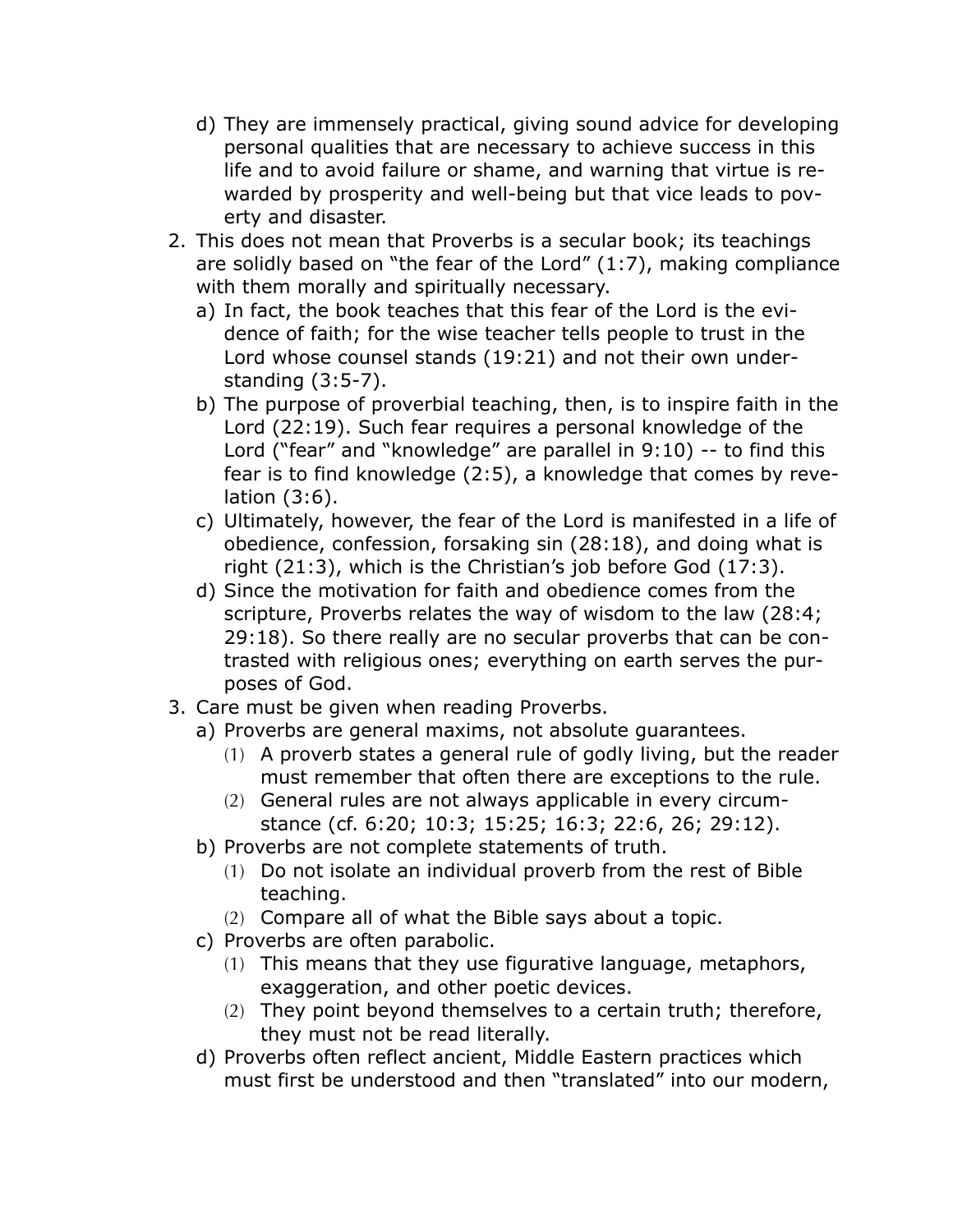Western world before they can be effective (cf. 11:1; 14:4; 17:3; 25:24; 26:8).

- C. Key terms and phrases in Ecclesiastes.
	- 1. In the first several verses, Solomon introduces some of the key words and phrases that are used repeatedly in Ecclesiastes.
	- 2. Understanding these phrases and words will help us to better grasp the message of the book.
		- a) "Vanity of vanities" -- Solomon used this phrase 38 times in this book. It means "emptiness, futility, or vapor." The name "Abel" probably comes from this word (Genesis 4:2). Whatever disappears quickly, leaves nothing behind and does not satisfy is vanity.
		- b) "Under the sun" -- This phrase occurs 29 times in Ecclesiastes. It defines the outlook of the writer as he looks at life from a human perspective and not necessarily from heaven's point of view. He applies his own wisdom and experience to the complex human situation and tries to make some sense out of life.
		- c) "Profit" -- This word is used 10 times in Ecclesiastes and nowhere else in the Old Testament. Its basic meaning is "that which is left over." It may be translated "surplus, advantage, or gain." The word "profit" is just the opposite of "vanity."
		- d) "Labor" -- This word is used 23 times in Ecclesiastes. It means "to toil to the point of exhaustion and yet experience little or no fulfillment in your work." A person's daily work might seem to be futile and burdensome, but the Christian can labor gladly in the will of God (1 Corinthians 15:58).
		- e) "Man" -- This is the familiar Hebrew word "Adam" (Genesis 1:26; 2:7, 19) and refers to man as made from the earth. Of course, man is made in the image of God; but he came from the earth. Solomon used the word 49 times as he examined "man under the sun."
		- f) "Evil" -- This word is used 31 times and is also translated as "sore," "hurt," "mischievous," "grievous," "adversity," "wickedness," and "misery." It is the opposite of "good" and covers a multitude of things: pain, sorrow, hard circumstances, and distress.
		- g) "Joy" -- In spite of his painful encounters with the world and its problems, Solomon does not recommend either pessimism or cynicism. Instead, he admonishes us to be realistic about life and enjoy it. Words related to joy are used 17 times in Ecclesiastes.
		- h) "Wisdom" -- There are 32 references to "fools" and "folly" and 54 to "wisdom." Solomon was the wisest of men (1 Kings 4:31) and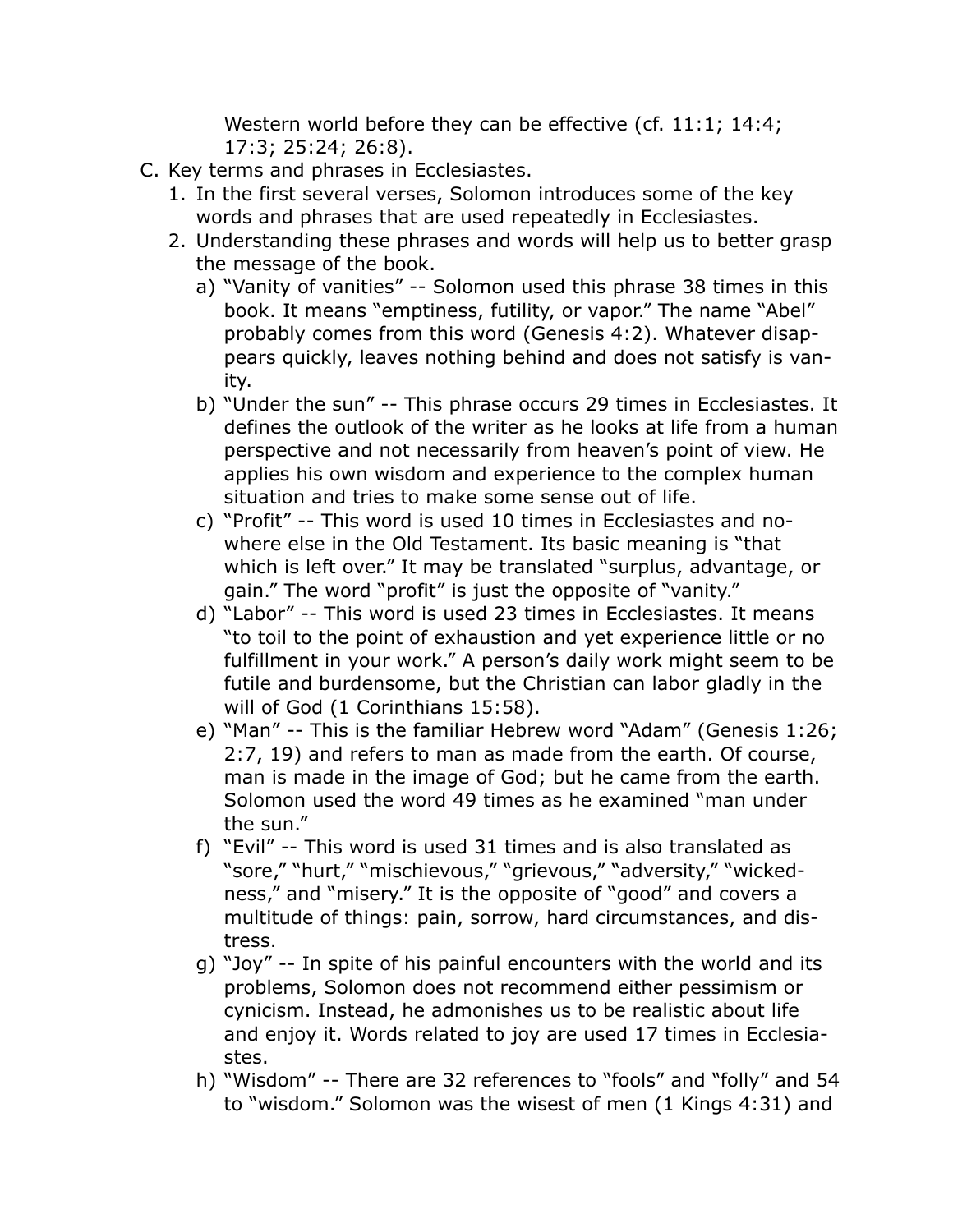he applied this wisdom as he sought to understand the purpose of life "under the sun."

- i) "God" -- Solomon mentions God 40 times and always uses "Elohim" and never "Jehovah." Elohim is the mighty God; the glorious God of creation who exercises sovereign power. Jehovah is the God of the covenant; the God of revelation who is eternally self-existent and yet graciously relates Himself to sinful man.
- D. Interpretation of Song of Solomon.
	- 1. Since the Song of Solomon is in the canon, how is it to be interpreted? No book in the Bible has had such varied treatment.
	- 2. There are really only two different types of interpretations.
		- a) Allegorical.
			- (1) The oldest documented interpretation of the Song of Solomon treats it as an allegory. An allegory is an extended metaphor and normally is not rooted in history or the real world but is drawn from the mind and imagination of the author. Its purpose is not to present real events related to identifiable places and persons, but rather to communicate spiritual truth of an abstract nature. Allegory is an old device in which there is a divorce between the obvious literal meaning and the "high" spiritual message. As an allegory, the Jews saw this book as a depiction of the relationship of the Lord to His chosen people, Israel. Many Christians have seen the book primarily as a statement of the love relationship between Christ and the church, his bride.
			- (2) There are problems, however, in accepting the Song of Solomon as an allegory. First, nothing in the text indicates that the intention of the author was to allegorize. Second, the people, places, and experiences recorded seem to be real, not literary devices. Third, the book does not have the narrative character -- the clear progressive story-line -- that we usually expect in allegory. The result of the use of the allegorical approach is that the Song of Solomon has become to an unusual degree a field for fertile imaginations.
		- b) Natural.
			- (1) In the first century apparently some Jewish readers understood the Song of Solomon literally. Some were even singing portions of it in their drinking houses. This evoked the wrath of Rabbi Aqiba who pronounced an anathema on such practices.
			- (2) In the eighteenth century, an Anglican bishop suggested that the book actually tells us about the marriage feast of Solomon. The bride may well have been the daughter of Pharaoh.